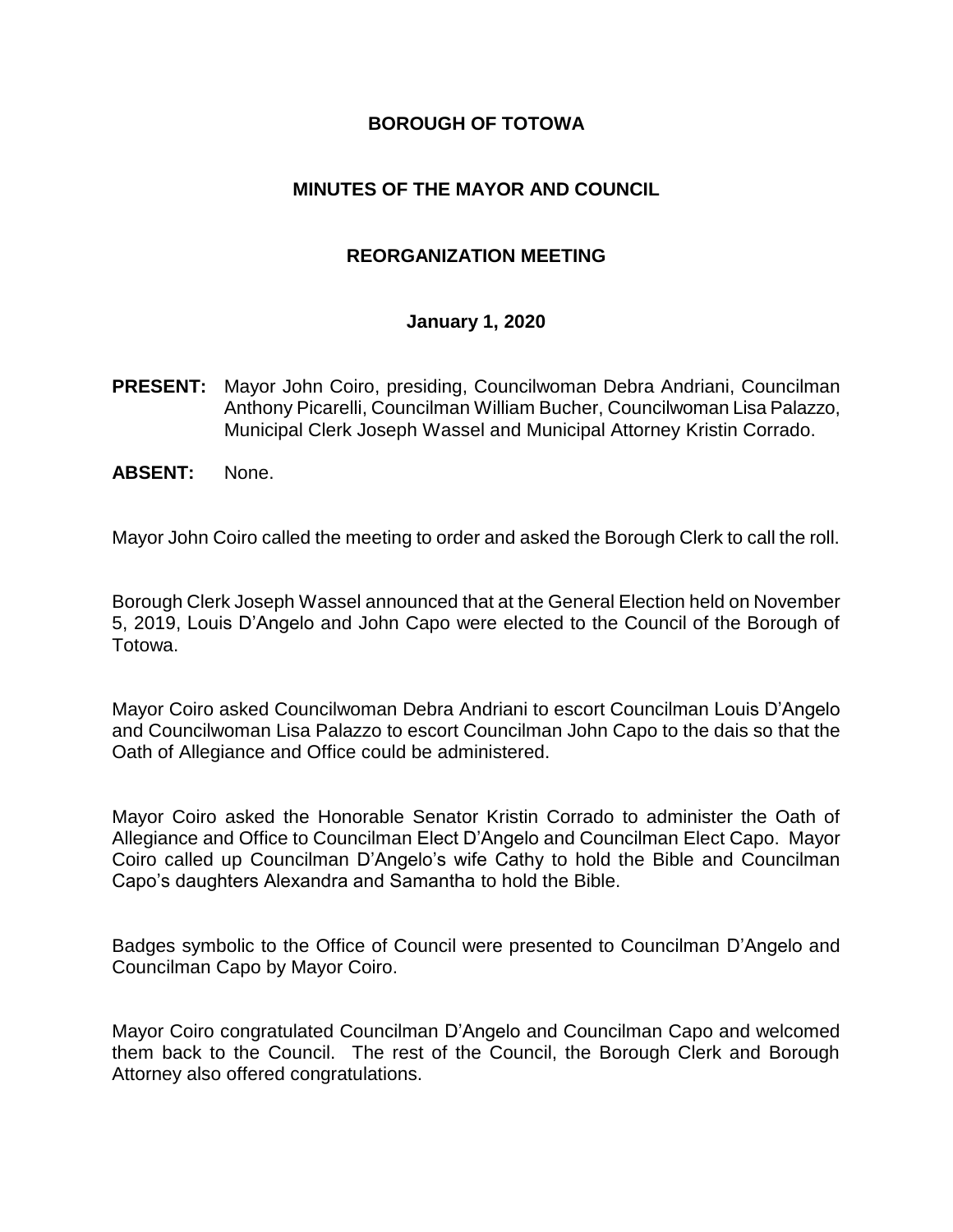Councilman D'Angelo thanked everyone for coming out today and said that it is his sixth time being sworn in on New Year's Day. Then thanked Chairman Peter Murphy, the Mayor and Council, his wife Cathy, sons Peter and Lou and daughter in law Serena, his friends and the residents of Totowa for all their support.

Councilman Capo wished all a Happy New Year and thanked Chairman Peter Murphy, the Mayor and Council and acknowledged his daughters Alexandra and Samantha for their love and support even though he couldn't always be around for them. He then stated that he just completed his first three years on the Council and looks forward to the next three.

Mayor Coiro reported that Richard Schopperth has been elected as Fire Chief of the Borough of Totowa Fire Department for a term of two (2) years and asked that he come forward to the dais so that the Oath of Allegiance and Office can be administered.

Mayor Coiro asked the Honorable Senator Kristin Corrado to administer the Oath of Allegiance and Office to Fire Chief Elect Schopperth. Mayor Coiro called up Fire Chief Schopperth's wife Linda to hold the Bible.

A badge symbolic to the Office of Fire Chief was presented to Fire Chief Schopperth by Mayor Coiro.

Mayor Coiro congratulated Fire Chief Schopperth.

Fire Chief Schopperth wished everyone a Happy New Year and mentioned that this was a tough week for the Borough of Totowa with the recent house fire, but said without the support of his brother fire fighters, the police and the Mayor and Council it would have been a lot more difficult to handle.

Mayor Coiro welcomed the guests and citizens to the annual Reorganization Meeting of the Mayor and Council.

Mayor Coiro announced that the Reorganization Meeting of the 2020 Borough Council was now in session.

Mayor Coiro asked the Borough Clerk to call the roll of the 2020 Borough Council.

Reorganization Minutes 01/01/2020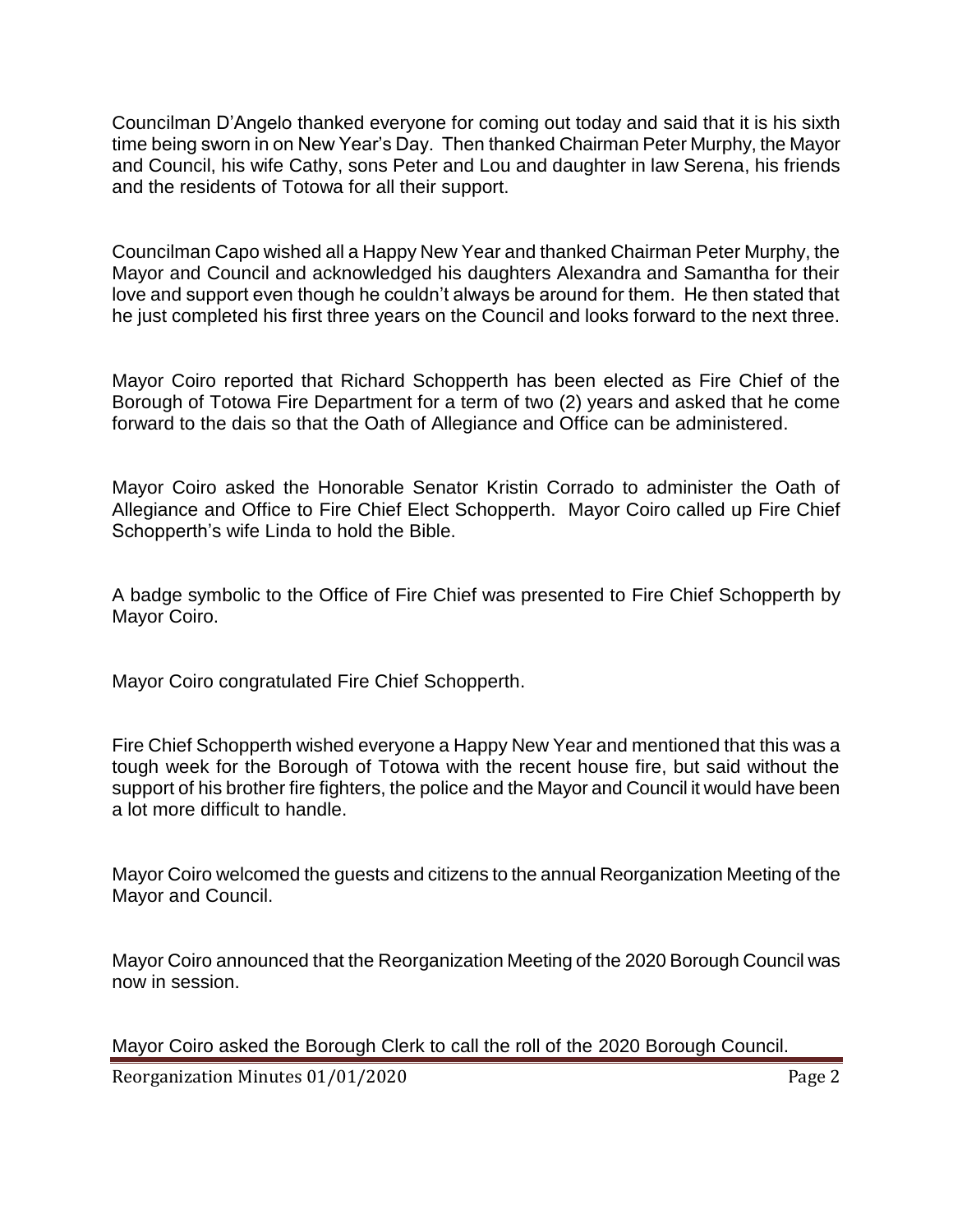- **PRESENT:** Mayor John Coiro, presiding, Councilman Lou D'Angelo, Councilwoman Debra Andriani, Councilman Anthony Picarelli, Councilman William Bucher, Councilman John Capo and Councilwoman Lisa Palazzo.
- **ABSENT:** None.

Mayor Coiro asked Father Marc Mancini to give the invocation.

Mayor Coiro asked the public to join the Mayor and Council in the Pledge of Allegiance to the Flag.

The following Statement of the Meeting as required by New Jersey Statutes was read by the Borough Clerk:

This meeting of the Mayor and Council held on this First Day of January, 2020, is being held in accordance with the Annual Notice of the Schedule of Meetings as required by Chapter 231, P.L. 1975 of the State of New Jersey, as amended. The agenda for this meeting has been prepared and distributed to the Mayor and Council and a copy has been on file in the Office of the Borough Clerk.

Mayor Coiro called for the election of Council President for the 2020 Borough Council.

Councilwoman Andriani nominated Councilman Lou D'Angelo for the position of Council President for the year 2020, seconded by Councilman Picarelli.

There being no further nominations, there was a motion by Councilwoman Andriani, seconded by Councilman Picarelli that Councilman D'Angelo be elected as Council President for the year 2020. On roll call vote, all members of the Council present voted in the affirmative.

Mayor Coiro announced that Councilman Lou D'Angelo has been elected as Council President of the Borough of Totowa for the year 2020.

Mayor Coiro announced that Councilman Anthony Picarelli will present the following resolutions to the Governing Body for their consideration and adoption.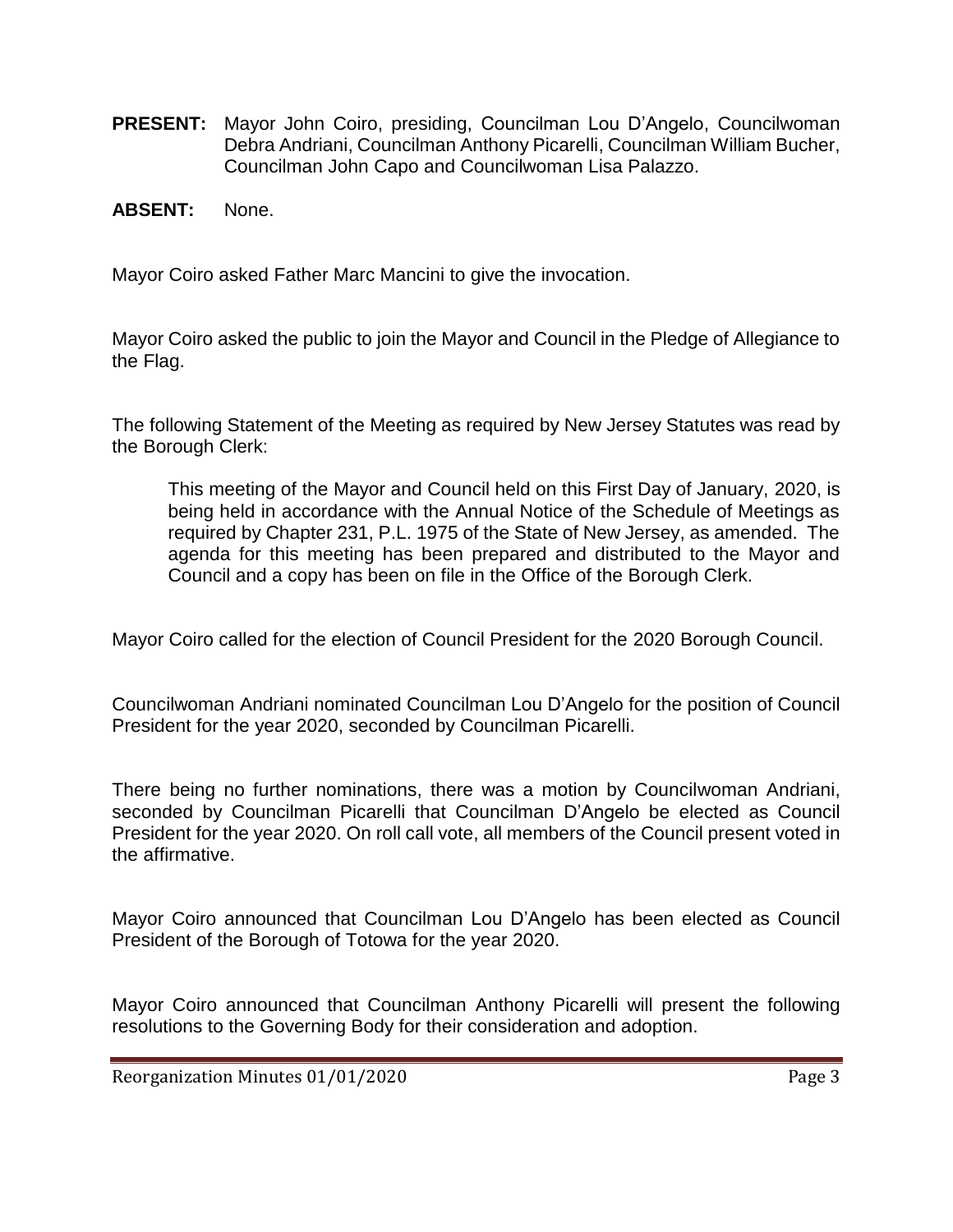# RESOLUTION NO. 01-2020

BE IT RESOLVED, by the Mayor and Council of the Borough of Totowa, that the By-Laws of the Borough Council amended January 1, 2020 are hereby adopted by the Mayor and Council of the Borough of Totowa for the Year 2020; and

BE IT FURTHER RESOLVED, that all proceedings of the Council not controlled by the provisions of these By-Laws shall be regulated by Robert's Rules of Order.

# RESOLUTION NO. 02-2020

WHEREAS, in accordance with the Open Public Meetings Act of the Public Laws of 1975, Chapter 231, the Mayor and Council of the Borough of Totowa must set forth in annual notice a schedule of its meetings for the Year 2020.

NOW, THEREFORE, BE IT RESOLVED, by the Mayor and Council of the Borough of Totowa, that this Council shall meet during the Year 2020 for its regular meetings, in the Council Chamber on the second floor in the Municipal Complex, 537 Totowa Road at Cherba Place, at 8:00 p.m., in accordance with the following schedule:

| <b>January 14 &amp; 28</b> | July 14 & 28                                          |
|----------------------------|-------------------------------------------------------|
| February 11 & 25           | August 11 & 25                                        |
| March 10 & 24              | September 8 & 22                                      |
| April 14 & 28              | October 13 & 27                                       |
| May 12 & 26                | November 10 & 24                                      |
| June 9 & 23                | December 8 & 22                                       |
|                            | Reorganization Meeting: January 1, 2021 at 12:00 p.m. |

BE IT FURTHER RESOLVED, that a copy of this annual notice be filed in the Office of the Municipal Clerk, that it be posted on the bulletin board in the Municipal Complex and be transmitted to The Herald News, The Record and The Passaic Valley Today Paper.

# RESOLUTION NO. 03-2020

WHEREAS, P.L. 1983, Chapter 8, Local Fiscal Affairs Law, N.J.S.A. 40A:5-2, has been amended to require that each municipality designate a Cash Management Plan for the deposit of each local unit's monies.

NOW, THEREFORE, BE IT RESOLVED, that the following Cash Management Plan of the Borough of Totowa be and is hereby adopted.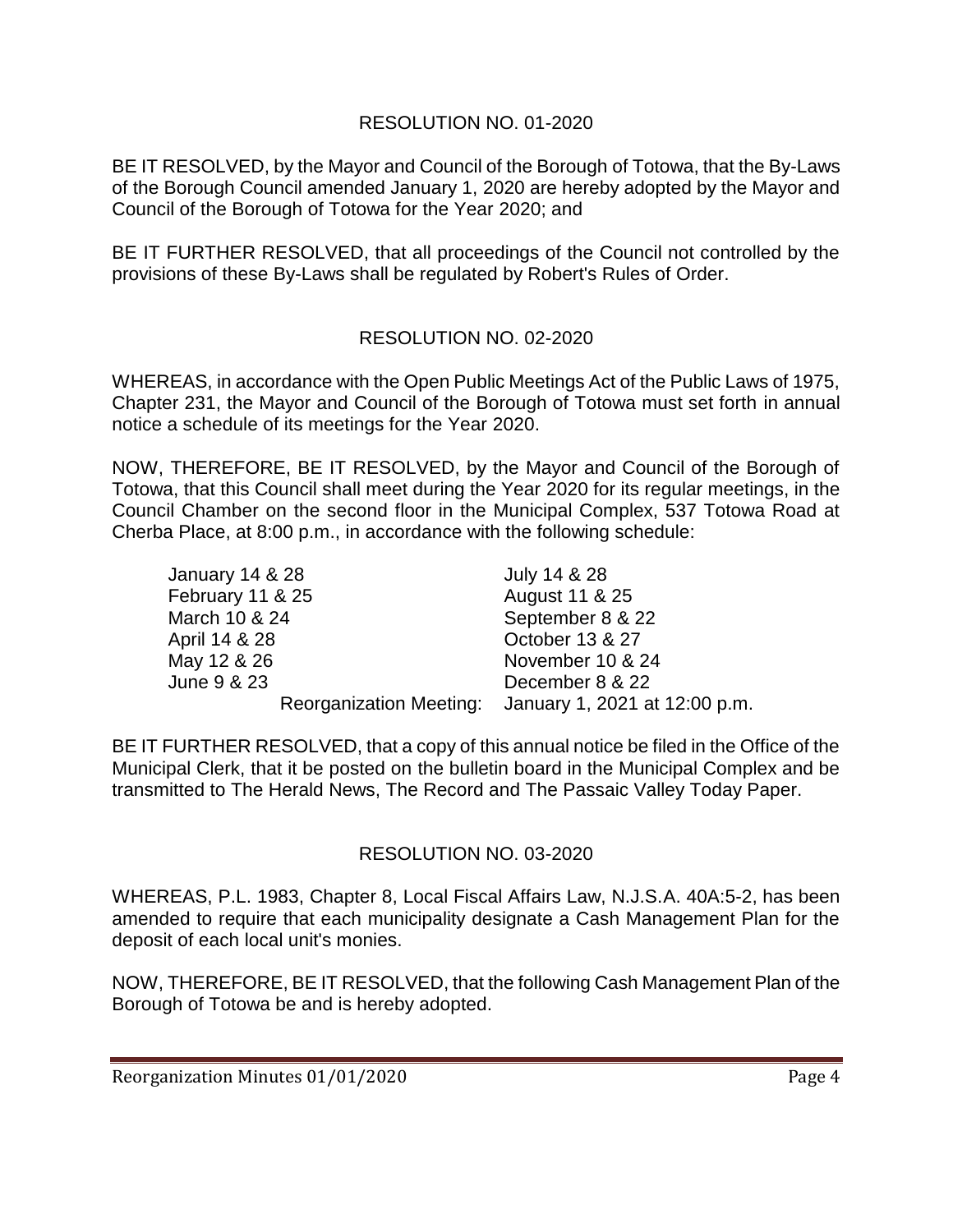# A. DESIGNATION OF OFFICIAL DEPOSITORIES:

The following financial institutions are designated official depositories:

- 1. J.P. MORGAN CHASE BANK LAKELAND BANK NORTH JERSEY FEDERAL CREDIT UNION TD BANK, NA VALLEY NATIONAL BANK WELLS FARGO
- 2. Designated official depositories are required to submit to the Chief Financial Officer of the Borough of Totowa a copy of the State of New Jersey, Department of Banking, Governmental Unit Deposit Protection Act Notification of eligibility, which must be filed semiannually in the Department of Banking as of June 30th and December 31st of each year. Said Notices must be available for annual audit.
- 3. Designated official depositories are required to submit to the Chief Financial Officer a copy of institution's "Annual Report" on an annual basis.
- B. DEPOSIT OF FUNDS:

All funds shall be deposited within Forty-Eight (48) hours of receipt in accordance with State statute.

- 1. Opening funds shall be deposited into interest bearing accounts to maximize interest earnings.
- 2. Capital and Debt service funds may be deposited into interest bearing accounts. Non-interest bearing accounts shall be regularly monitored for the availability of funds for investment.
- 3. Trust funds may be deposited into interest bearing accounts in accordance with the State statutes regulating the deposit of developer's escrow deposits. Non-interest bearing accounts should be regularly monitored for availability of funds for investment except where either State or Federal laws prohibit the earning of interest on such funds.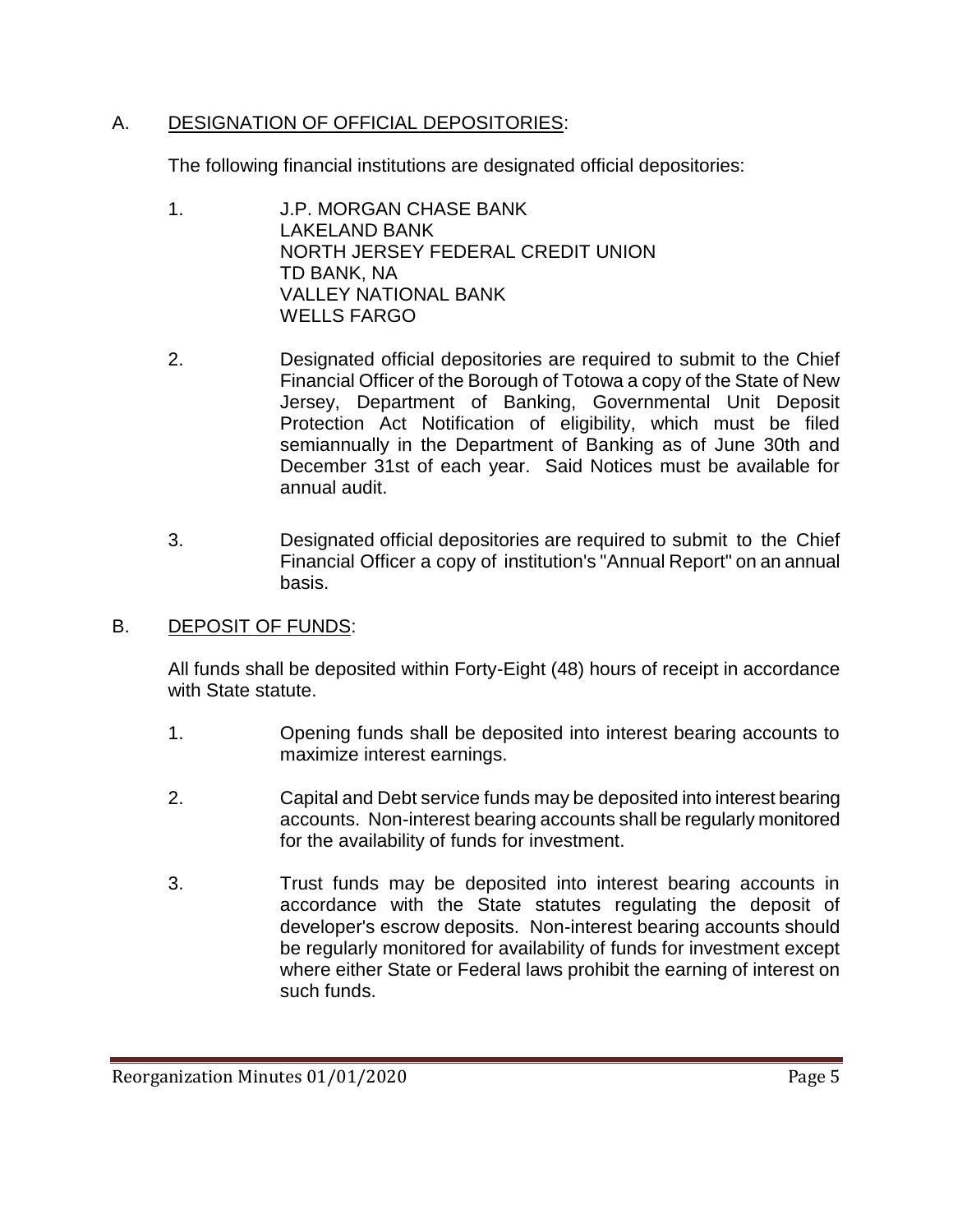4. Payroll and agency remittance funds shall be maintained in regular checking accounts, only insofar as they serve to compensate the bank for payroll data processing services.

# C. DEFINITION OF ALLOWABLE INVESTMENT INSTRUMENTS:

The Borough may permit deposits and investments in such depositories as permitted in Section 4 of P.L. 1970, Chapter 236 (C.17:9-44) and other instruments specified below:

- 1. United States Treasury Bills (T-Bills)
- 2. Borough of Totowa Bonds or Notes
- 3. Commercial Bank Deposits and Certificates of Deposit (CD's)
- 4. Repurchase Agreements (Repo's)
- 5. Investments in Savings and Loan Association
- 6. United States Government Agency and Instrumentality Obligations
- 7. State of New Jersey Cash Management Fund
- 8. School District Obligations

### D. DEFINITION OF ACCEPTABLE COLLATERAL AND PROTECTION OF BOROUGH ASSETS:

- 1. All designated depositories must conform to all applicable State statutes concerning depositories of Public Funds.
- 2. All depositories shall obtain the highest amount possible F.D.I.C. and/or F.S.L.I.C. coverage of all Borough Assets (Demand and Certificate of Deposit).
- 3. Collateral will be required for all deposits and investments of the Borough, except for those in the State Cash Management Fund, collateral must have a market value of not less than 100 percent of all deposits and investments.
- 4. For pledges by depositories on Borough Funds, the following securities will be considered acceptable for pledges:
	- a. Any security backed by the U.S. Government.
	- b. Any direct obligation of any taxing authority within the Borough of Totowa.
	- c. Real Estate Mortgage Loans for Real Estate property located within the Totowa market area. Pledges of Real Estate Mortgage Loans shall be maintained at a market value of 115 percent of deposits.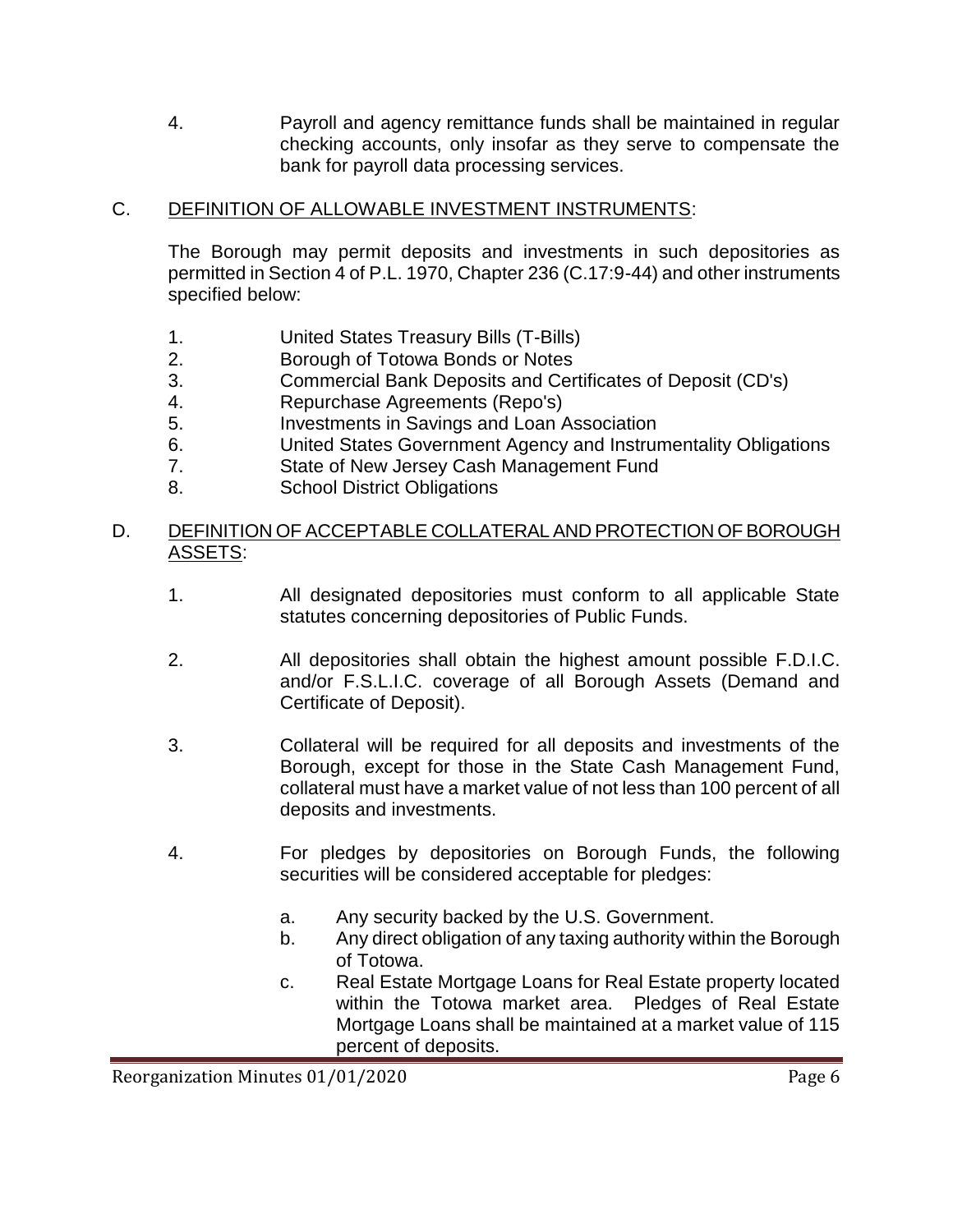d. All pledges of collateral must be indicated on an advice copy of the investment instrument which shall be forwarded to the Chief Financial Officer or Treasurer.

# E. COMPENSATING BALANCE AGREEMENTS:

Where compensating balances are used to offset bank expenses, an agreement between the bank and the Borough shall be executed, specifying the charge for each service. Said agreement shall be reviewed annually.

# F. REPORTING PROCEDURES:

The Chief Financial Officer shall prepare for the Mayor and Council of the Borough of Totowa the following investment reports:

- 1. MONTHLY REPORTING: A detailed listing of all investments purchased in the prior month, specifying the amount, interest percent per annum, number of days, period of investment and maturity date, interest amount at maturity and financial institutions with which investment is placed. This report shall be broken down by fund.
- 2. QUARTERLY REPORTING: A detailed summary analysis of all investments by fund, specifying the quarterly interest rate earned, quarterly interest earned on NOW and Savings Accounts and Year-To-Date total interest earnings.
- 3. The Treasurer shall prepare a schedule of outstanding investments for the independent auditors as of December 31st of each year and at other such times as required by the auditors.
- 4. The Treasurer shall also periodically provide analysis of average daily balances in interest bearing checking accounts vs. other investment vehicle potential.
- 5. All such reports may include a comparison of current investment income vs. forecast, prior year or market conditions.

# G. DIVERSIFICATION REQUIREMENTS:

The Chief Financial Officer and Treasurer shall closely examine investments to guard against the effects of a financial institution going into default. This may be accomplished through the practice of spreading the investments around in various designated official depositories.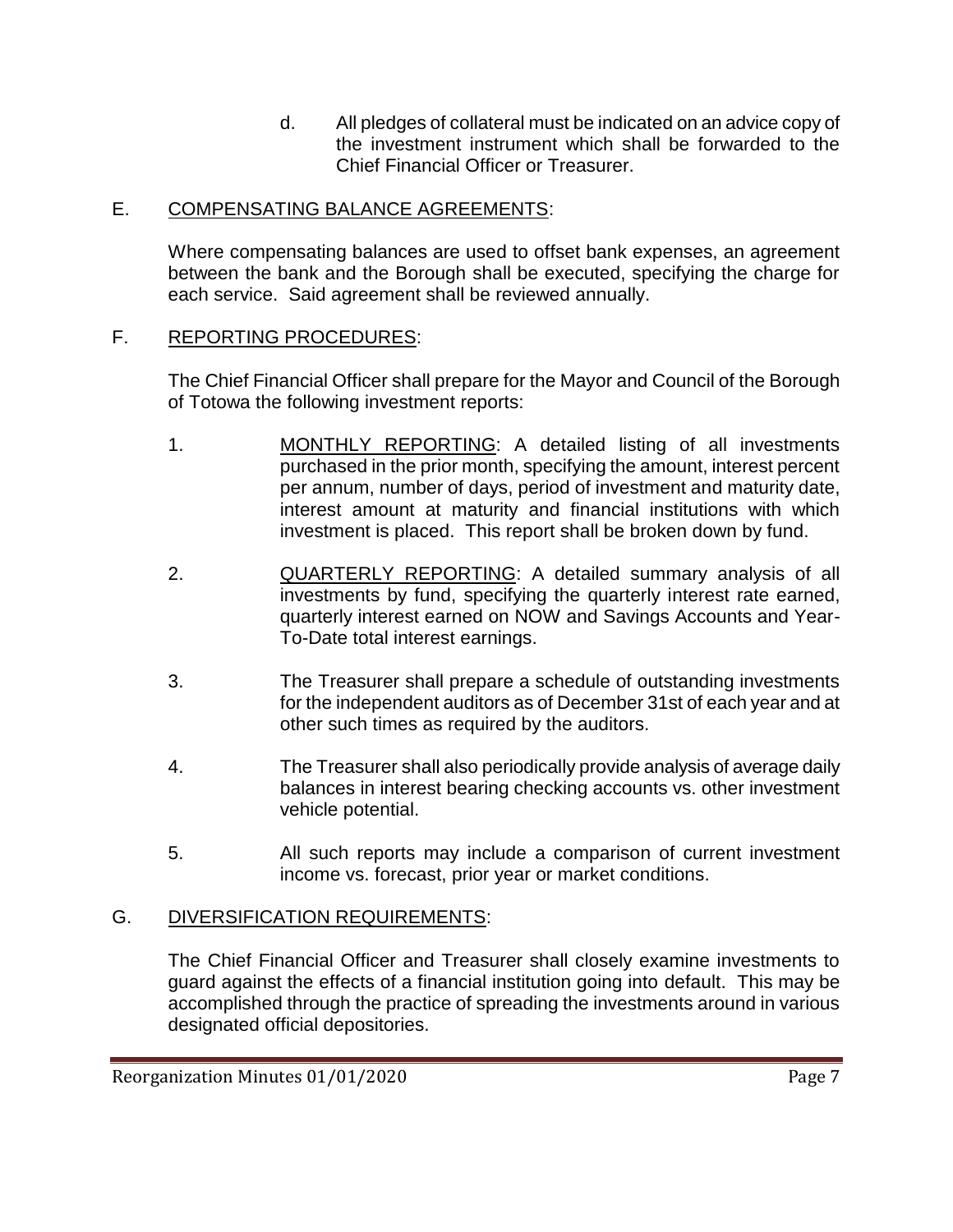#### H. MAXIMUM MATURITY POLICY:

Investments shall be limited to a maturity not to exceed one year on all operating funds unless a longer maturity is permitted within the provision of regulation promulgated by either the Federal or State Governments.

#### I. INVESTMENT PROCEDURES:

Bids for Certificates of Deposit and Repurchase Agreements will be solicited of at least three (3) designated depositories only if the amount is \$100,000 or greater.

Telephone bids will be solicited of designated depositories by the Chief Financial Officer or Treasurer or designated staff member.

The depository shall specify the principal amount of the investment bid on, interest rate and number of days used to calculate the interest to be paid upon maturity.

Interest paid shall be from the date the bid was awarded to the date of maturity.

All bidders may request the results of the bid after the bid is formally awarded.

A check or wire transfer of funds will be made available to the winning bidder on the same business day the bid is awarded.

Each quotation shall be documented to record the date and time of quote, the parties in the discussion, the instrument(s), maturities and rates. A bid form of the Borough may be used.

# J. RETURN ON INVESTMENT:

Where the return on a proposed investment does not exceed the cost of making said investment by a minimum amount the Chief Financial Officer and/or Treasurer will not make the investment. The Chief Financial Officer and/or Treasurer shall have the discretion to award an investment to the bank wherein the funds reside, should that bank's quoted rate be less than other quoted rates received in the event that the differential in interest rates is less than 25 basis points, and providing that the term of the investment is less than fifteen (15) days.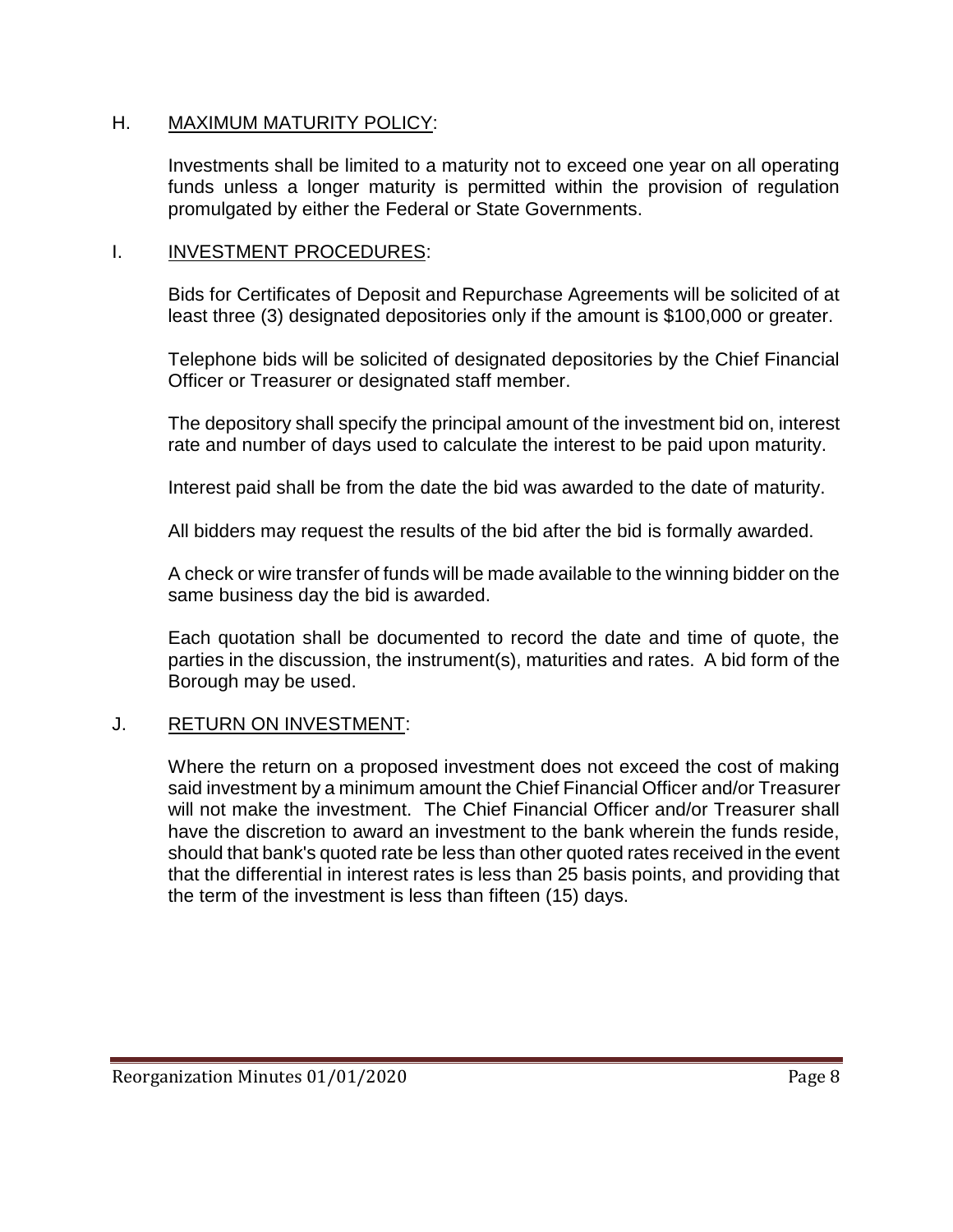#### K. CONTROLS:

When possible, the internal controls should provide for a separation of the investment placement functions and the accounting activity. Controls must be designed for telephone orders, wire transfers and securities safekeeping. Only specifically designated personnel shall be allowed to conduct this part of the transactions, and all activity should be subject to immediate written confirmation by the designated depository. The Treasurer shall review each day's activity.

#### L. BONDING:

The following officials shall be covered by surety bonds; said surety bonds to be examined by the independent auditor to insure their proper execution:

> **Collector** Municipal Court Administrator Deputy Municipal Court Administrator Municipal Court Judge

Staff members of the Department of Finance not covered by separate surety bonds shall be covered by a Public Employee's Faithful Performance Bond in the minimum amount of \$50,000.00.

#### M. COMPLIANCE:

The Cash Management Plan of the Borough of Totowa shall be subject to the annual audit conducted pursuant to N.J.S. 40A:5-4.

- N. The official charged with the custody of the monies of the Borough of Totowa shall deposit them as designated by the Cash Management Plan and shall thereafter be relieved of any liability or loss of such monies due to the insolvency or closing of any depository designated in the Cash Management Plan pursuant to N.J.S. 40A:5-2.
- O. Where a conflict exists between this Cash Management Plan and State statute, the applicable State statute shall apply.
- P. The Cash Management Plan shall be subject to the approval of the Borough Attorney.

# RESOLUTION NO. 04-2020

BE IT RESOLVED, by the Mayor and Council of the Borough of Totowa that the Mayor, Borough Clerk and the Chief Financial Officer/Treasurer be hereby designated as the Official Signatories to sign all checks.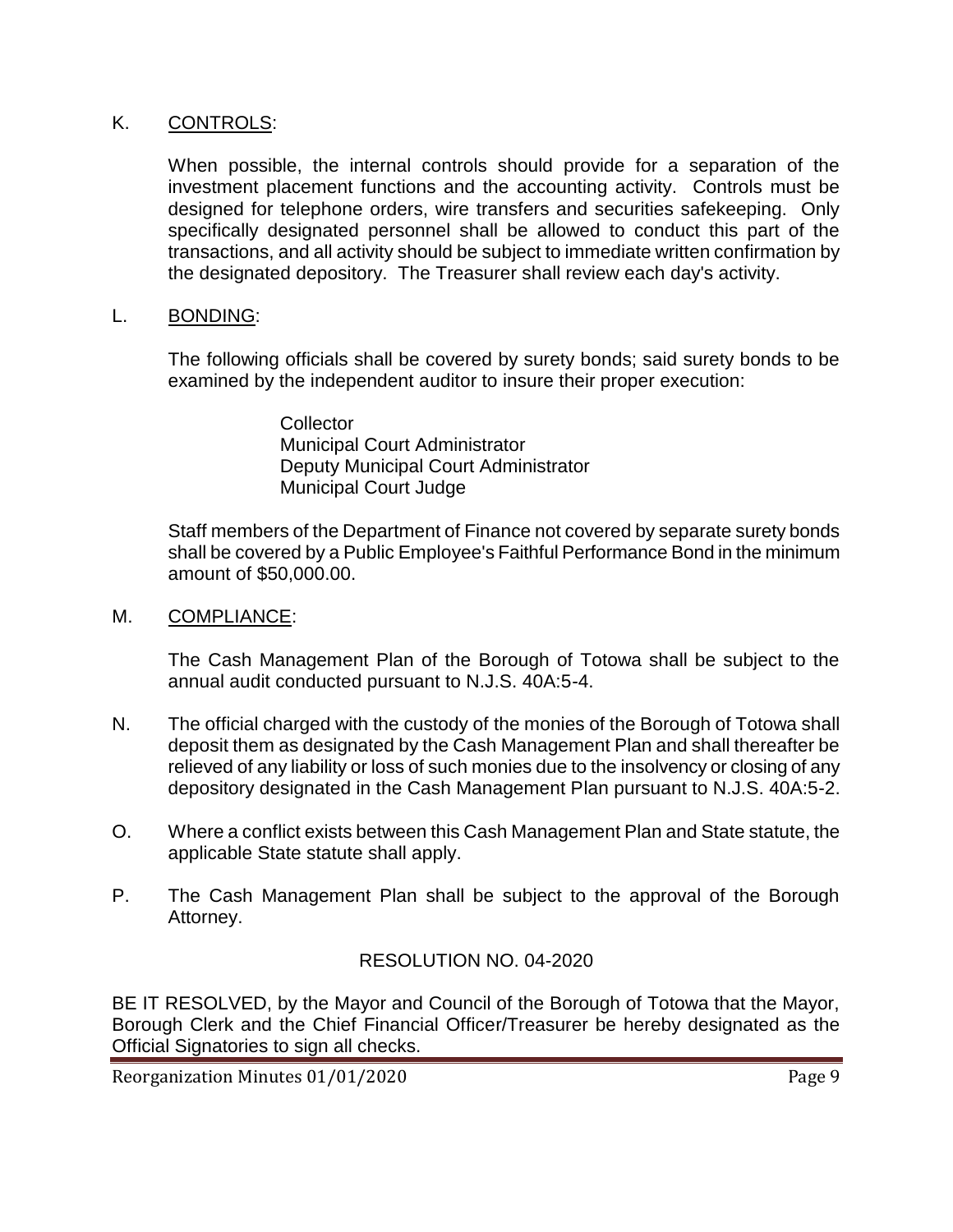# RESOLUTION NO. 05-2020

BE IT RESOLVED, by the Mayor and Council of the Borough of Totowa that the Tax Collector of the Borough of Totowa be named and designated as the Official Tax Search Officer of the Borough of Totowa.

#### RESOLUTION NO. 06-2020

BE IT RESOLVED, by the Mayor and Council of the Borough of Totowa that the Borough Clerk is hereby named and designated as the Official of the Borough of Totowa, to make Official Certificates of Searches as to Municipal Improvements authorized by Ordinances of the Borough of Totowa.

# RESOLUTION NO. 07-2020

WHEREAS, it is necessary to have a person responsible for processing of all documents pertaining to the Public Employees Retirement System of the State of New Jersey.

NOW, THEREFORE, BE IT RESOLVED, by the Mayor and Council of the Borough of Totowa that the Borough Clerk is hereby named and designated as the Supervisor Certifying Officer for documents pertaining to the Public Employees Retirement System.

# RESOLUTION NO. 08-2020

WHEREAS, it is necessary to have a person responsible for processing of all documents pertaining to the Police and Fireman's Retirement System of the State of New Jersey.

NOW, THEREFORE, BE IT RESOLVED, by the Mayor and Council of the Borough of Totowa that the Borough Clerk is hereby named and designated as the Supervisor Certifying Officer for documents pertaining to the Police and Fireman's Retirement System.

#### RESOLUTION NO. 09-2020

WHEREAS, it is necessary to have a person responsible for the processing of all Social Security Records.

NOW, THEREFORE, BE IT RESOLVED, by the Mayor and Council of the Borough of Totowa that the Chief Financial Officer/Treasurer of the Borough of Totowa be named and designated as the Official in charge of Social Security Records.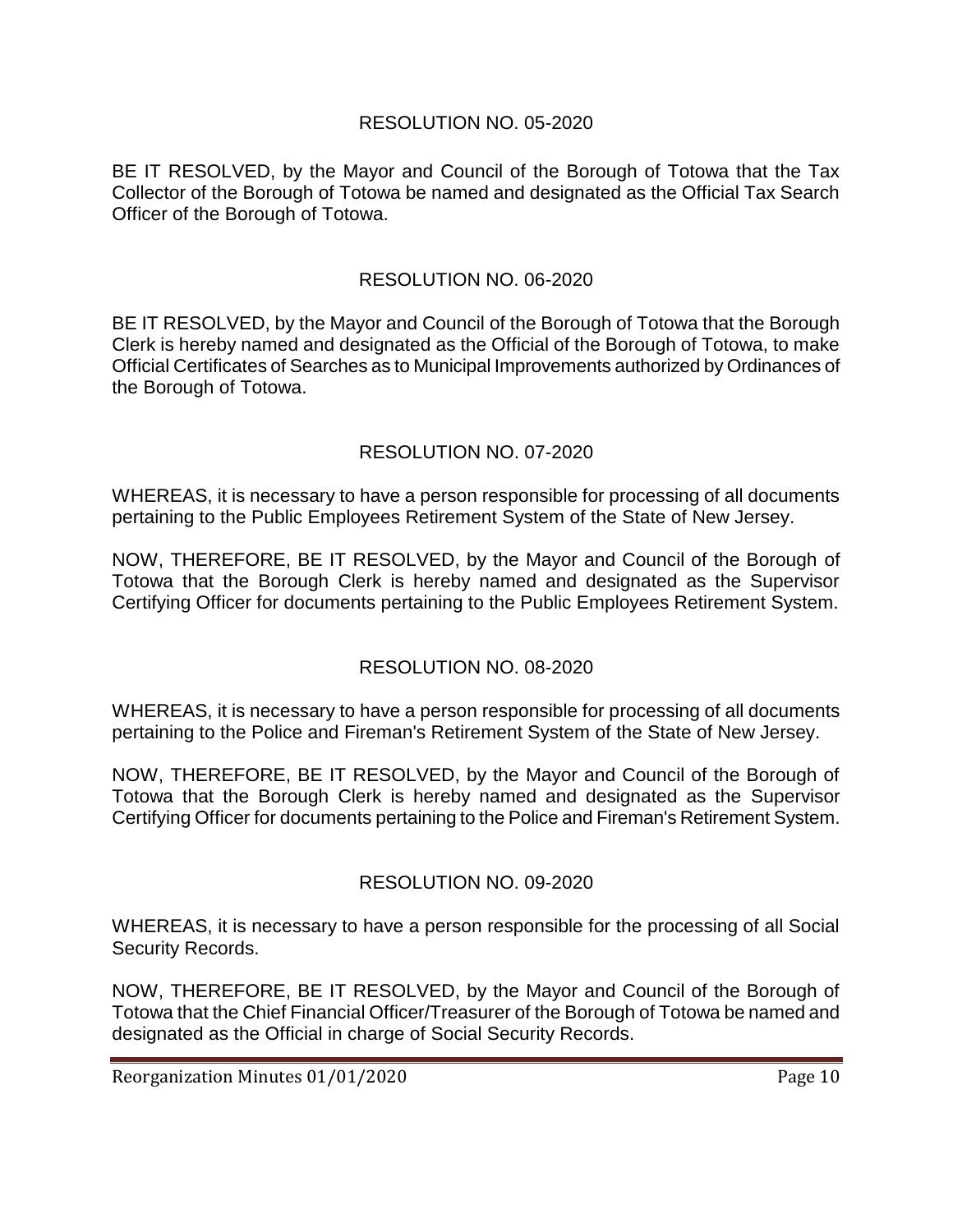### RESOLUTION NO. 10-2020

BE IT RESOLVED, by the Mayor and Council of the Borough of Totowa that the Borough Clerk is hereby named and designated as the Official of the Borough of Totowa, to issue Official Certificates certifying whether or not a sub-division of lands has been recommended by the Planning Board and approved by the Mayor and Council of the Borough of Totowa.

# RESOLUTION NO. 11-2020

WHEREAS, the Mayor and Council of the Borough of Totowa must establish the interest rate for the delinquent taxes for the year 2020.

NOW, THEREFORE, BE IT RESOLVED, by the Mayor and Council of the Borough of Totowa that the Tax Collector is hereby authorized and directed to charge interest on delinquent taxes and assessment accounts as follows:

| First 10 days of Tax Payments                                        | No Penalty |
|----------------------------------------------------------------------|------------|
| Thereafter from the due date of<br>Tax Payments for the 1st \$1,500. | 8%         |
| Thereafter, the balance in<br>excess of \$1,500.                     | 18%        |

And in addition to, in accordance with N.J.S.A. 54:4-67 as amended, the following schedule shall apply:

| Up to \$1,500. delinguency          | 8%  |
|-------------------------------------|-----|
| Over \$1,500. delinguency           | 18% |
| Monungulah e 101 vilegen legoitibha |     |

Additional penalty for a delinquency over \$10,000. if not paid prior to the end of the calendar year. 6%

# RESOLUTION NO. 12-2020

WHEREAS, the Mayor and Council of the Borough of Totowa must establish the interest rate for the delinquent water bills for the year 2020.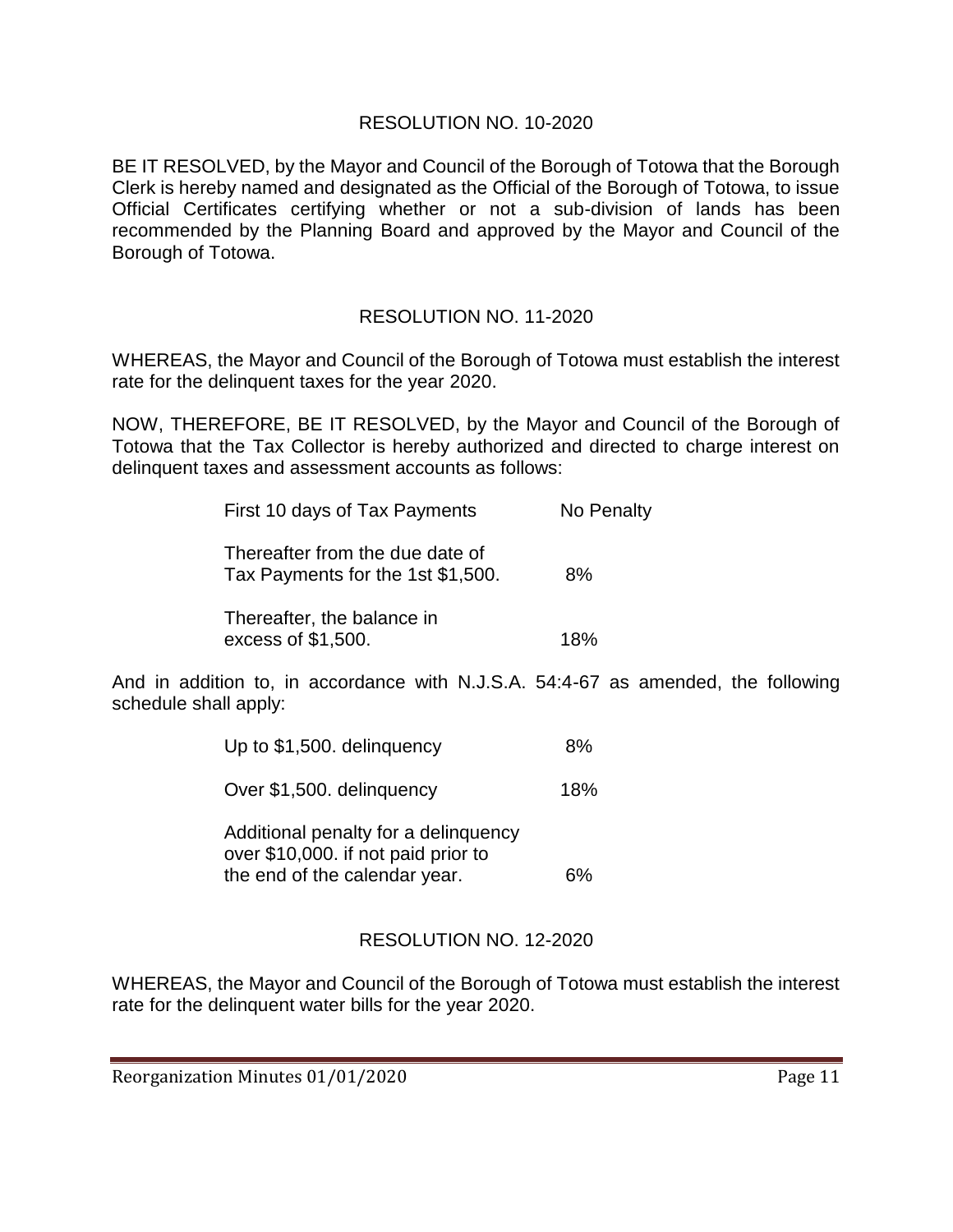NOW, THEREFORE, BE IT RESOLVED, by the Mayor and Council of the Borough of Totowa that the Water Registrar is hereby authorized and directed to charge interest on delinquent water accounts as follows:

| First 30 days of Water Payments                                        | No Penalty |
|------------------------------------------------------------------------|------------|
| Thereafter from the due date of<br>Water Payments for the 1st \$1,500. | 8%         |
| Thereafter, the balance in<br>excess of \$1,500.                       | 18%        |

And in addition to, in accordance with N.J.S.A. 54:4-67 as amended, the following schedule shall apply:

| Up to \$1,500. delinguency                                                                                   | 8%  |
|--------------------------------------------------------------------------------------------------------------|-----|
| Over \$1,500. delinguency                                                                                    | 18% |
| Additional penalty for a delinquency<br>over \$10,000. if not paid prior to<br>the end of the calendar year. | 6%  |

# RESOLUTION NO. 13-2020

BE IT RESOLVED, by the Mayor and Council of the Borough of Totowa that appointments of officers and employees, contracts and authorizations for services which were performed during the year 2019 and previously approved, be and are hereby ratified by the Mayor and Council for the Year 2020.

# RESOLUTION NO. 14-2020

WHEREAS, there is a need to designate the Official Signatories for Municipal Court General Account and Bail Account Checks.

NOW, THEREFORE, BE IT RESOLVED, by the Mayor and Council of the Borough of Totowa that the Municipal Court Judge, Court Administrator, Deputy Court Administrator and Violations Clerk be hereby designated as the Official Signatories to sign all Municipal Court General Account and Bail Account Checks.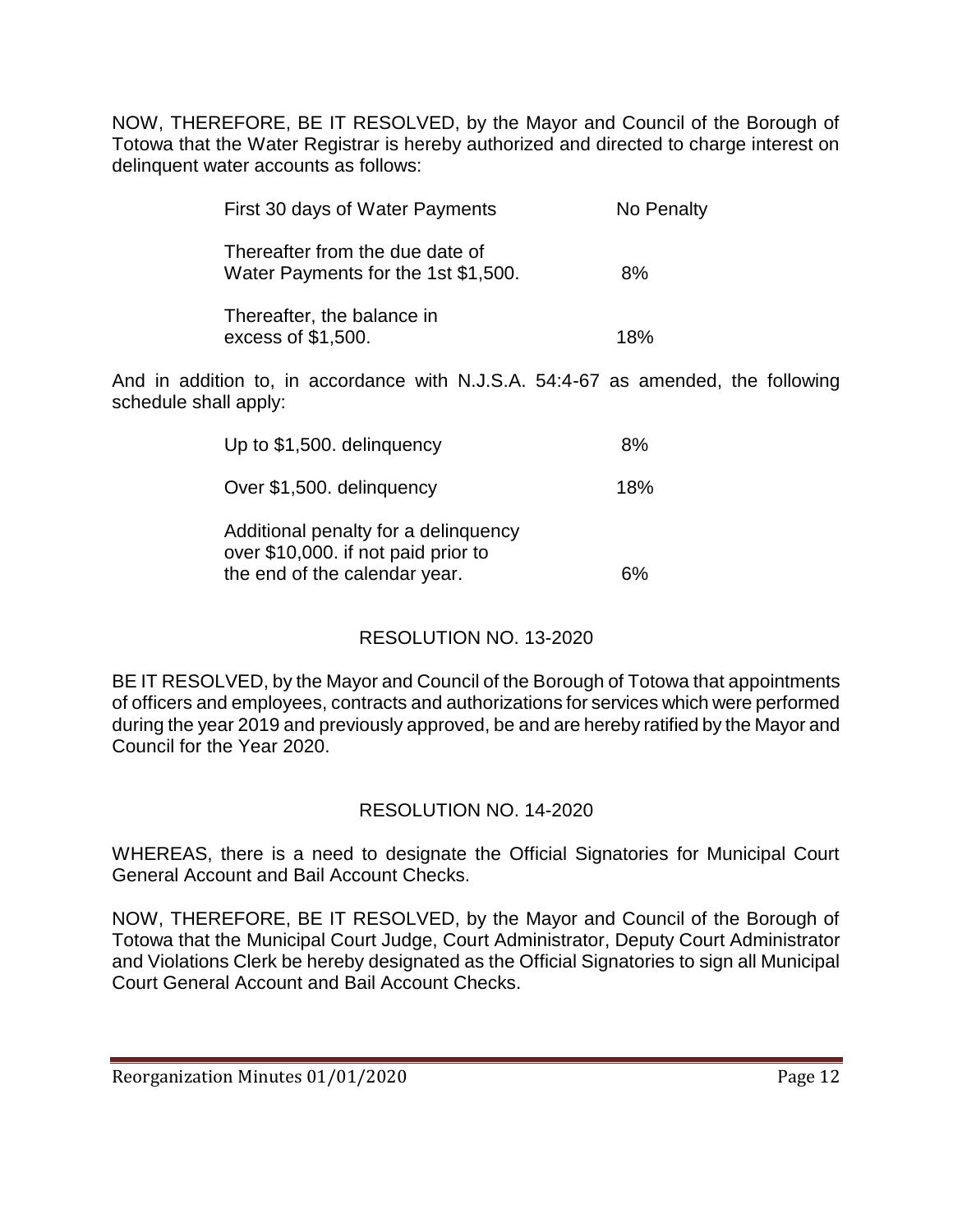BE IT FURTHER RESOLVED, by the Mayor and Council of the Borough of Totowa that any two (2) of the above mentioned four (4) employees will be permitted to sign the checks at any given time.

# RESOLUTION NO. 15-2020

#### RESOLUTION OF THE MAYOR AND COUNCIL OF THE BOROUGH OF TOTOWA DESIGNATING A PUBLIC AGENCY COMPLIANCE OFFICER

WHEREAS, the New Jersey Department of the Treasury, Division of Contract Compliance and Equal Employment Opportunity in Public Contracts ("Division of Contract Compliance") is charged with enforcing the provisions of N.J.S.A. 10:5-31 et seq; and

WHEREAS, N.J.S.A. 10:5-31 provides that no public contract can be awarded nor any monies paid until the prospective contractor has agreed to comply with the approved Affirmative Action Plan; and

WHEREAS, in accordance with N.J.A.C. 17:27-3.5, all New Jersey Public Agencies and Municipalities are required to annually designate a Public Agency Compliance Officer ("P.A.C.O.") and submit the name of the P.A.C.O. to the Division of Contract Compliance.

NOW, THEREFORE, BE IT RESOLVED by the Mayor and Council of the Borough of Totowa that Joseph Wassel, RMC, Municipal Clerk, is hereby designated as the Public Agency Compliance Officer for the Borough of Totowa.

BE IT FURTHER RESOLVED that a copy of this Resolution be forwarded to the Division of Contract Compliance.

# RESOLUTION NO. 16-2020

#### AUTHORIZING AND ADOPTING A STANDARD TORT CLAIM NOTICE FORM

WHEREAS, the Borough of Totowa is a member of the Garden State Municipal Joint Insurance Fund ("GSMJIF"); and

WHEREAS, the "GSMJIF" and the Borough of Totowa have determined that it is reasonable and necessary to develop a standard form and procedure by which persons are required to notify the Borough of Totowa of claims which arise under the authority of N.J.S.A. 59:1-1, et seq. ("Tort Claims Act").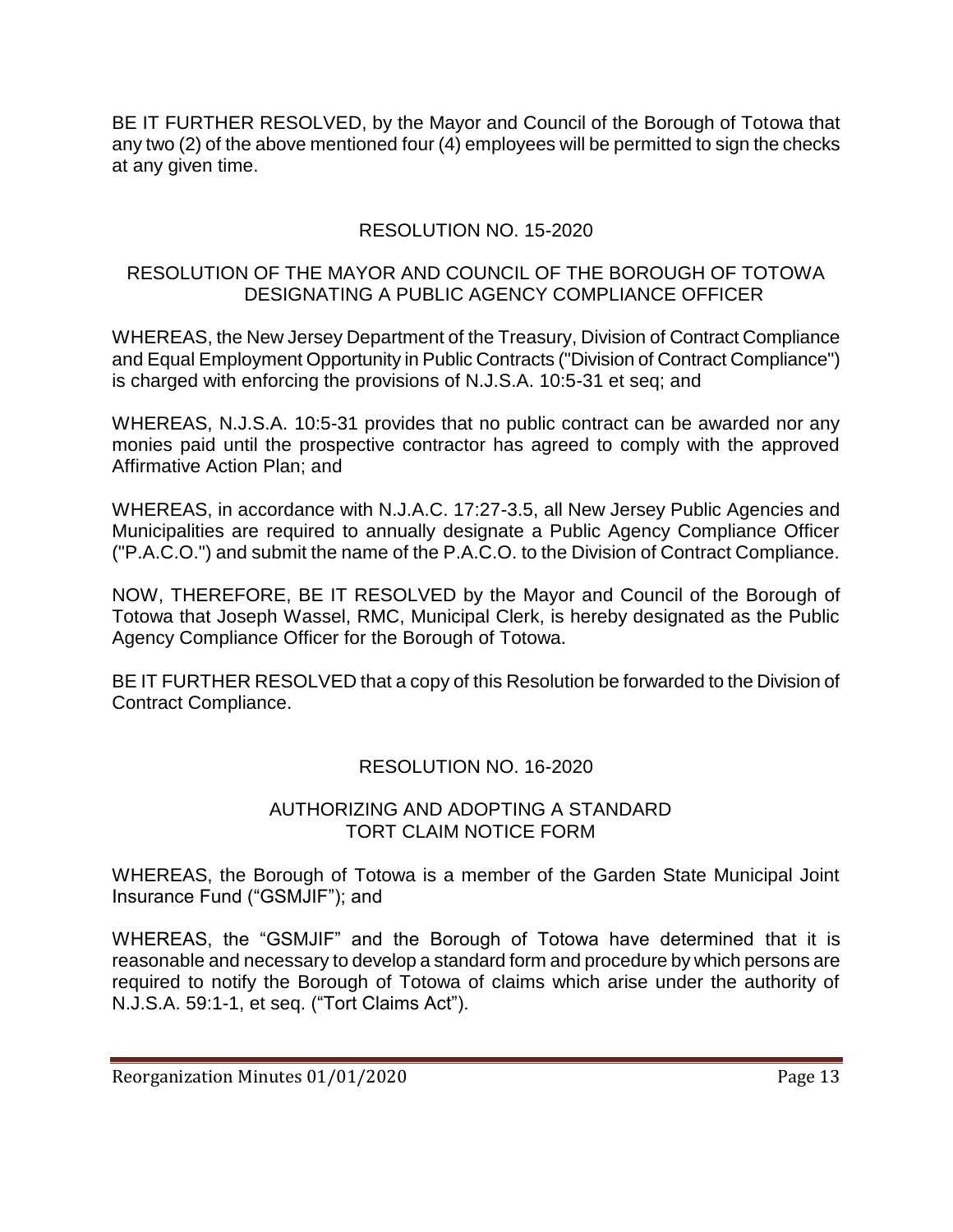NOW, THEREFORE, BE IT RESOLVED, that the Mayor and Council of the Borough of Totowa hereby adopts the Tort Claim Notice Form in the format attached hereto.

#### RESOLUTION NO. 17-2020

Resolution to introduce and adopt the 2020 Temporary Budget of the Borough of Totowa.

There was a motion by Councilman Picarelli, seconded by Councilman D'Angelo that the foregoing resolutions be adopted. On roll call vote, all members of the Council present voted in the affirmative.

There was a motion by Councilman Picarelli, seconded by Councilman D'Angelo to approve Resolution No. 2020-01 for the payment of bills. On roll call vote, all members of the Council present voted in the affirmative.

Mayor Coiro acknowledged former Councilman Phil Puglise, Councilman Jim Niland and Councilwoman Carolyn Fontanella who were all in attendance.

Mayor Coiro made the following appointments with the advice and consent of the Council for the year 2020 or for the term appointed.

#### APPOINTMENTS

|                                   | TERM/        |                                     |
|-----------------------------------|--------------|-------------------------------------|
| <b>POSITION</b>                   | <b>YEARS</b> | <b>APPOINTED</b>                    |
| <b>Deputy Municipal Clerk</b>     |              | Kathryn Wasilewski                  |
| <b>Municipal Attorney</b>         |              | Kristin M. Corrado                  |
| <b>Tax Appeal Attorney</b>        |              | <b>Reddin Masri</b>                 |
| <b>Tax Appeal Consultant</b>      |              |                                     |
| <b>Municipal Auditor</b>          |              | Lerch, Vinci & Higgins              |
| <b>Municipal Engineer</b>         |              | <b>Alaimo Engineering</b>           |
| <b>Municipal Planner</b>          |              | <b>Maser Consulting</b>             |
| <b>Risk Management Consultant</b> |              | <b>Strategic Insurance Partners</b> |
| <b>Bond Counsel</b>               |              | McManimon, Scotland, Baumann        |
| <b>Special Counsel</b>            |              | McManimon, Scotland, Baumann        |
| <b>Grant Writer</b>               |              | <b>Millennium Strategies</b>        |
| <b>Municipal Housing Liaison</b>  |              | Denise Zarek                        |
| <b>Deputy Tax Collector</b>       |              | <b>Elaine Challice</b>              |

Reorganization Minutes 01/01/2020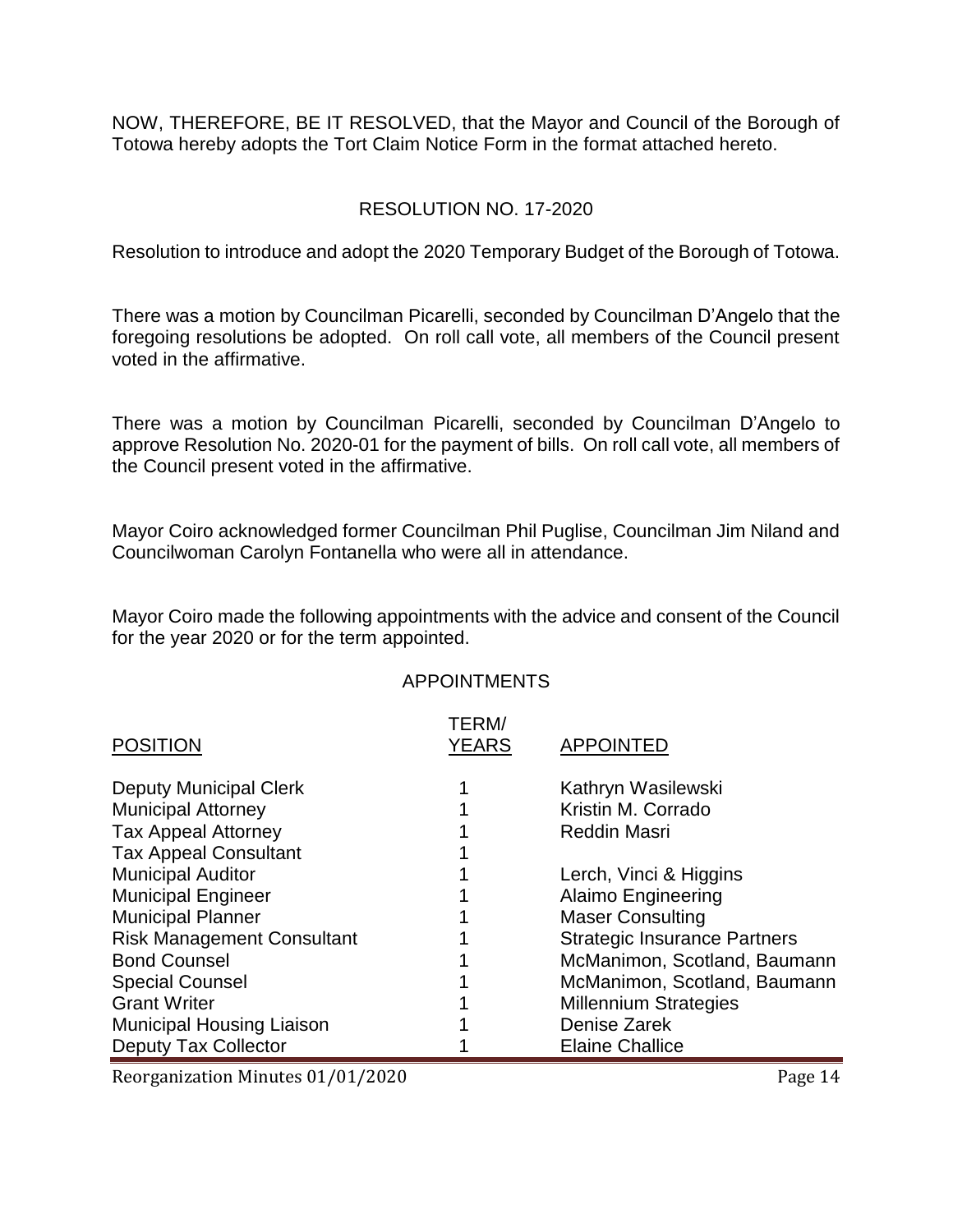| <b>Licensed Water Operator</b>        | 1 | <b>Michael Paese</b>      |
|---------------------------------------|---|---------------------------|
| <b>Licensed Sewer Operator</b>        | 1 | <b>Bernard Sivik</b>      |
| <b>Water Registrar</b>                | 1 | Jennifer Bernardo         |
| Deputy Water Registrar                | 1 | John Waryas               |
| <b>Municipal Court Judge</b>          | 3 | Mario A. Batelli          |
| Prosecutor                            | 1 | Donald S. DeDio           |
| <b>Prosecutor's Assistant</b>         | 1 | <b>Colby Bierach</b>      |
| <b>Substitute Prosecutor</b>          | 1 | <b>Scott Fahrney</b>      |
| <b>Public Defender</b>                | 1 | <b>Ramsey Merhi</b>       |
| <b>Court Administrator</b>            | 1 | Maryann Coral             |
| Deputy Court Administrator            | 1 | <b>Irine Upritchard</b>   |
| <b>Violations Clerk</b>               | 1 | Keri Giacchi              |
| <b>Police Dispatcher</b>              | 1 | Mary Picarelli            |
| <b>Police Dispatcher</b>              | 1 | <b>Carl Baker</b>         |
| <b>Police Dispatcher</b>              |   | Daniel Urban              |
| Police Matron-P/T                     |   |                           |
| <b>First Aid Director</b>             | 1 | <b>Matthew Barbieri</b>   |
| Police & Fire Mechanic                |   | <b>Fred Dell'Aquila</b>   |
| <b>Fire Official</b>                  |   | <b>Richard Schopperth</b> |
| Fire Inspector                        | 1 | Mark Henry                |
| Fire Inspector                        |   | <b>Vincent Marciano</b>   |
| <b>Construction Official</b>          | 1 | Allan Burghardt           |
| <b>Building Sub-Code Official</b>     | 1 | Allan Burghardt           |
| <b>Assistant Zoning Official</b>      | 1 | Allan Burghardt           |
| <b>Code Enforcement Officer</b>       | 1 | Allan Burghardt           |
| <b>Code Enforcement Officer</b>       | 1 | <b>Philip Puglise</b>     |
| <b>Zoning Officer</b>                 | 1 | John Waryas               |
| Zoning Inspector                      | 1 | James Booth               |
| Deputy Zoning Officer                 | 1 | <b>Philip Puglise</b>     |
| Deputy Zoning Officer                 |   | Giovanni D'Ambrosio       |
| <b>Property Maintenance Inspector</b> |   | <b>Philip Puglise</b>     |
| <b>Property Maintenance Inspector</b> | 1 | James Booth               |
| <b>Property Maintenance Inspector</b> |   | Giovanni D'Ambrosio       |
| <b>Plumbing Sub-Code Official</b>     |   | <b>Michael Baker</b>      |
| <b>Electrical Sub-Code Official</b>   |   | <b>Vincent Marciano</b>   |
| <b>Fire Sub-Code Official</b>         |   | <b>Richard Schopperth</b> |
| Projects Manager                      | 1 | John Waryas               |
| <b>Housing Officer</b>                |   | Allan Burghardt           |
| <b>Housing Officer</b>                | 1 | <b>Philip Puglise</b>     |
| <b>Housing Officer</b>                | 1 | James Booth               |
| <b>Board of Assessments</b>           |   | <b>Brian Sullivan</b>     |
| <b>Board of Assessments</b>           | 1 | Brendan Mulligan          |
| <b>Board of Assessments</b>           | 1 | Giovanni D'Ambrosio       |
| <b>Board of Adjustment</b>            | 4 | Joseph Patten             |

Reorganization Minutes 01/01/2020 Page 15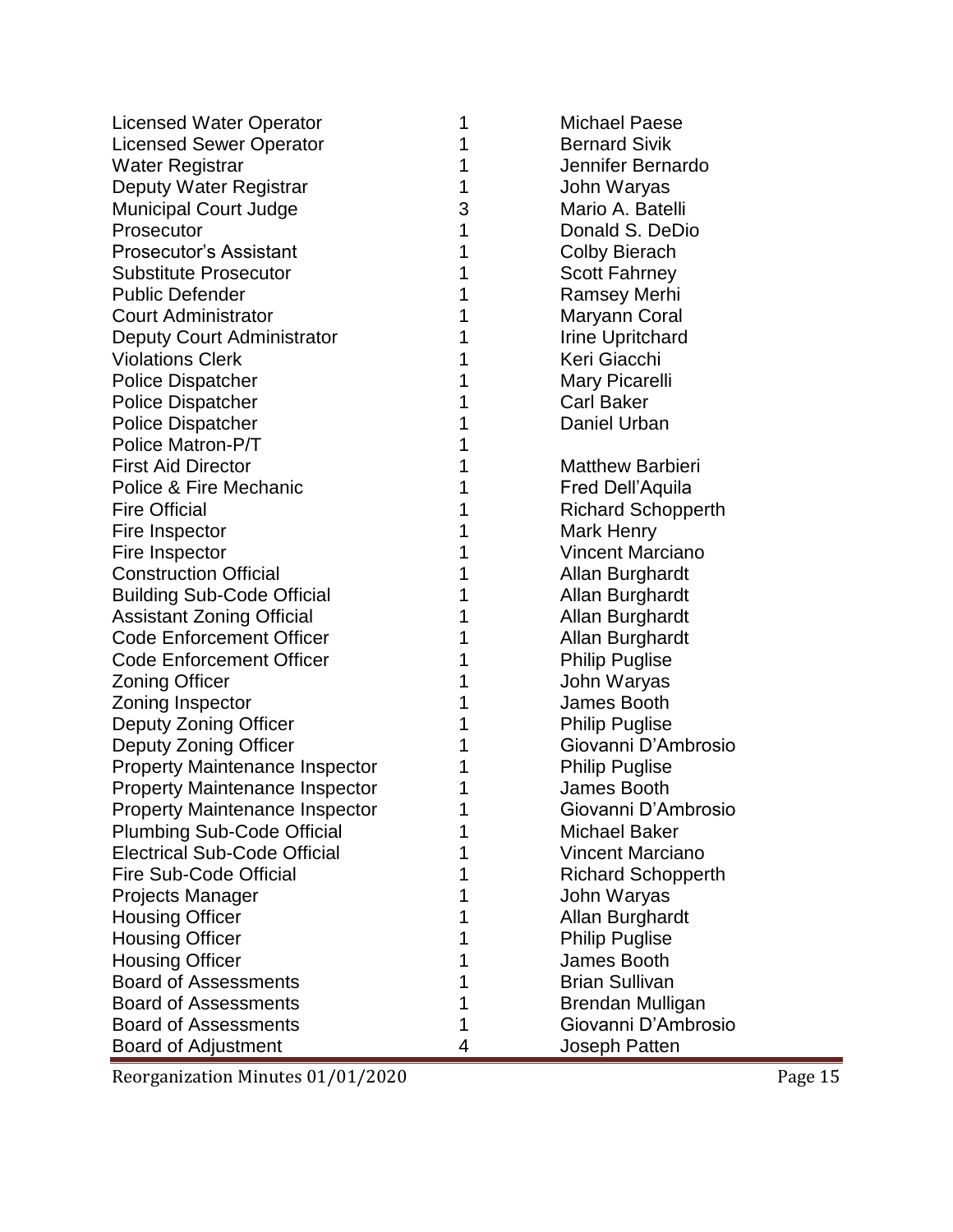| <b>Board of Adjustment</b>             | 4              | Salvatore Mancini               |
|----------------------------------------|----------------|---------------------------------|
| <b>Board of Adjustment</b>             | 2 (Unexp)      | Jay Carr                        |
| Board of Adjustment (Alt. 2)           | $\overline{2}$ | <b>Mark Henry</b>               |
| <b>Board of Health</b>                 | $\overline{4}$ | <b>Thomas Daub</b>              |
| <b>Library Board</b>                   | 5              | <b>Janet Saunders</b>           |
| Library (Mayor's Alternate)            | 1              | Debra Andriani                  |
| <b>Parking Utility Commission</b>      | 5              | Amy Coiro                       |
| <b>Flood Control Board</b>             | 1              | William Bucher, Jr.             |
| <b>Flood Control Board</b>             | 1              | <b>James Niland</b>             |
| <b>Flood Control Board</b>             | 1              | <b>Philip Puglise</b>           |
| <b>Flood Control Board</b>             | 1              | Amy Coiro                       |
| Flood Control Board (Mayor's Designee) | 1              | <b>Anthony Zarek</b>            |
| <b>School Crossing Guard</b>           | 1              | <b>Steven Baker</b>             |
| <b>School Crossing Guard</b>           | 1              | Lauri Cato                      |
| <b>School Crossing Guard</b>           | 1              | Michelle DiGangi                |
| <b>School Crossing Guard</b>           | 1              | <b>Sharon Maley</b>             |
| <b>School Crossing Guard</b>           | 1              | Stephanie Masi                  |
| <b>School Crossing Guard</b>           | 1              | Danielle Matthaei               |
| <b>School Crossing Guard</b>           | 1              | Diana Ricciardelli              |
| <b>School Crossing Guard</b>           | 1              | Linda Savage                    |
| <b>School Crossing Guard</b>           | 1              | <b>Denise Tillie</b>            |
| <b>School Crossing Guard</b>           | 1              | Leticia Valentin                |
| <b>School Crossing Guard</b>           | 1              | <b>Pauline Vander Berg</b>      |
| <b>School Crossing Guard</b>           | 1              | <b>Frances Vogt</b>             |
| Physician & Surgeon                    | 1              | <b>Joseph Vitale</b>            |
| Physician & Surgeon                    | 1              | <b>Francis Ferrante</b>         |
| Physician & Surgeon                    | 1              | John Ambrose                    |
| Physician & Surgeon                    | 1              | Marzena Odorczuk                |
| Physician & Surgeon                    | 1              | <b>Scott Coleman</b>            |
| Physician & Surgeon                    | 1              | Francesco Lima                  |
| Chaplain                               | 1              | Fr. Marc Mancini                |
| Chaplain                               | 1              | <b>Rev. Teresita Matos-Post</b> |

For each of the aforementioned appointments, there was a motion by Councilman D'Angelo, seconded by Councilwoman Andriani to confirm the appointments. On roll call vote, all members of the Council present voted in the affirmative. For Police Dispatcher (Mary Picarelli), Councilman Picarelli abstained from the voting on this appointment.

There was a motion by Councilman D'Angelo, seconded by Councilwoman Andriani to adopt the following professional resolution for the Borough Attorney. On roll call vote, all members of the Council present voted in the affirmative.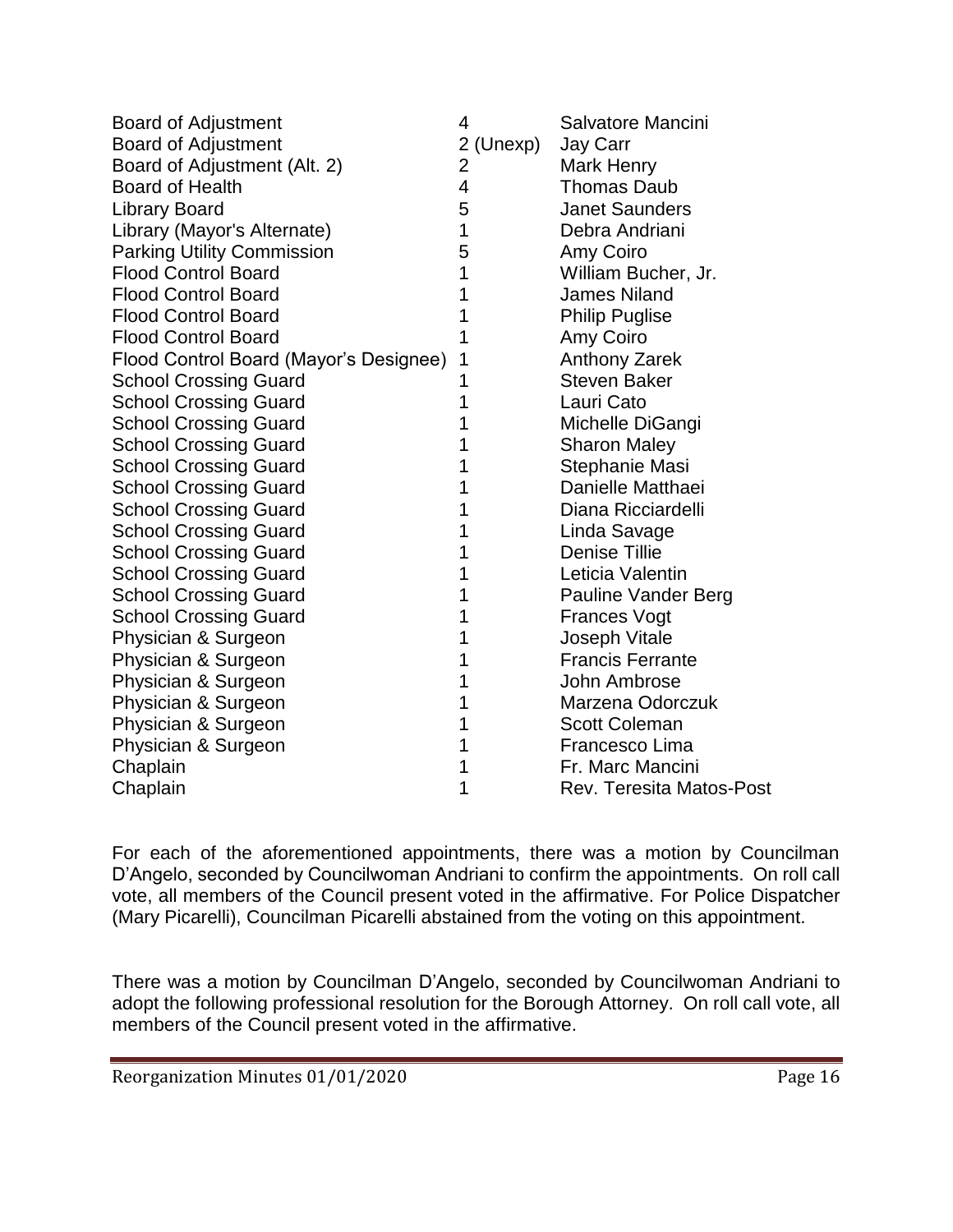# RESOLUTION NO. 18-2020

#### RESOLUTION AUTHORIZING CONTRACT FOR PROFESSIONAL LEGAL SERVICES FOR 2020

WHEREAS, the Borough of Totowa requires the services of an attorney to serve as the Municipal Attorney for the Borough of Totowa and represent the interests of the Borough of Totowa; and

WHEREAS, the professional services to be provided by the Municipal Attorney include but are not limited to attending all meetings of the Mayor and Council and Committee meetings as required; preparing Resolutions, Ordinances and contracts; reviewing documents as requested; and performing all general legal services as needed; and

WHEREAS, the Mayor and Council of the Borough of Totowa did advertise for receipt of sealed proposals for the professional legal services in accordance with its specifications entitled "Request for Proposals for the Position of Municipal Attorney for the Borough of Totowa"; and

WHEREAS, the Borough of Totowa did receive proposals at its Municipal Building on December 19, 2019; and

WHEREAS, the Finance and Administration Committee did examine all proposals for professional legal services; and

WHEREAS, Kristin M. Corrado, Esq., Corrado & Corrado, Esqs., 142 Totowa Road, Suite 2, Totowa, New Jersey 07512, has submitted a proposal to provide the professional legal services, a copy of which is on file in the office of the Borough of Totowa Municipal Clerk; and

WHEREAS, Kristin M. Corrado, Esq., possesses the necessary experience and expertise to provide the professional legal services; and

WHEREAS, for providing the required services, the Borough of Totowa will compensate Kristin M. Corrado, Esq. in accordance with the Fee Schedule set forth in his proposal; and

WHEREAS, the term of this contract shall be for a period of one year commencing on January 1, 2020 and terminating on December 31, 2020; and

WHEREAS, the professional legal services shall be awarded as a fair and open contract pursuant to the provisions of N.J.S.A. 19:44A-20.4 et seq.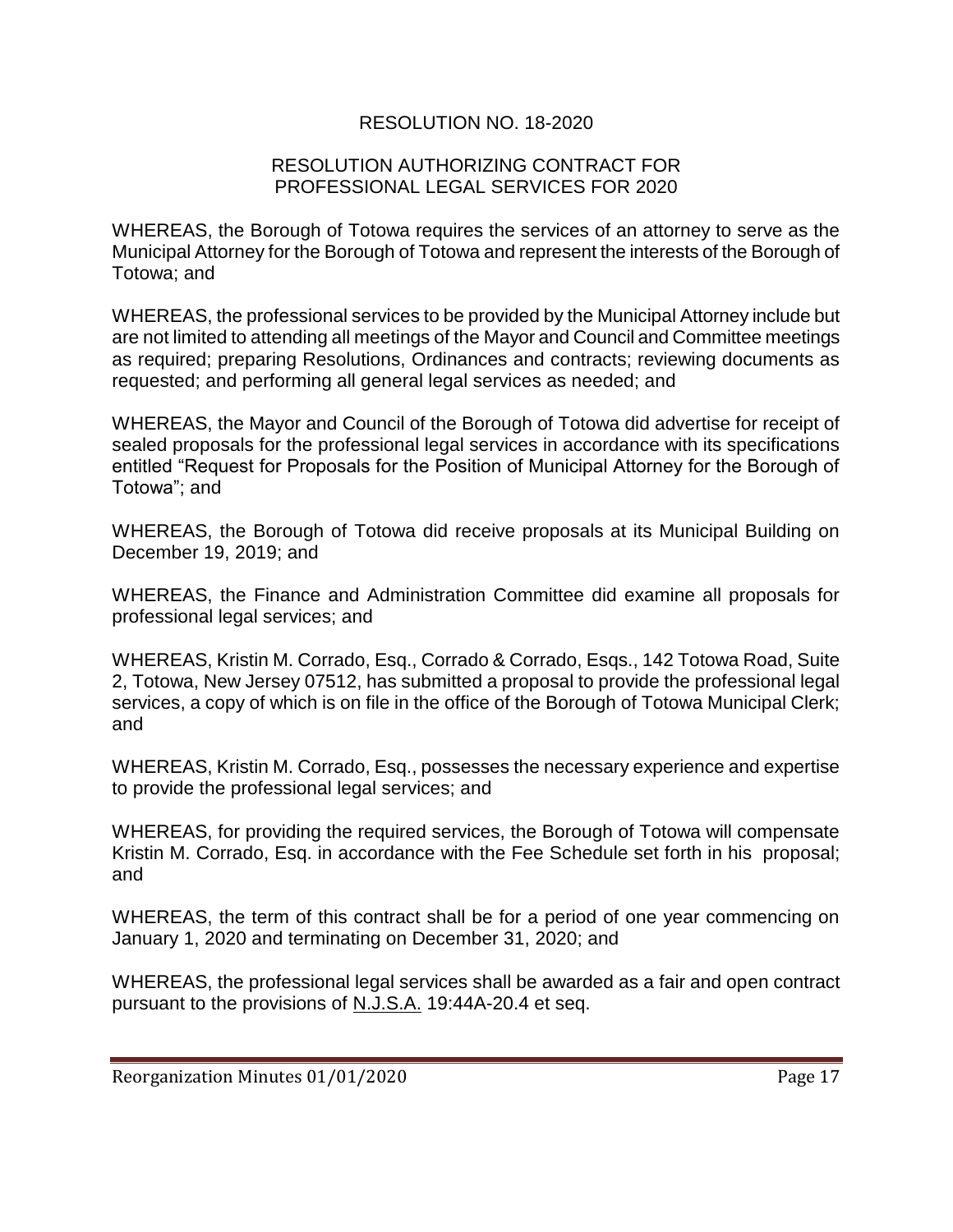NOW, THEREFORE, BE IT RESOLVED, that the Mayor and Council of the Borough of Totowa do hereby authorize the Borough of Totowa to enter into a contract with Kristin M. Corrado, Esq., Corrado & Corrado, Esqs., to serve as the Borough of Totowa Municipal Attorney and provide professional legal services.

BE IT FURTHER RESOLVED, that the Municipal Council of the Borough of Totowa does hereby authorize the Mayor and Municipal Clerk to execute any and all necessary instruments relating thereto.

There was a motion by Councilman D'Angelo, seconded by Councilwoman Andriani to adopt the following professional resolution for the Tax Appeal Attorney. On roll call vote, all members of the Council present voted in the affirmative.

# RESOLUTION NO. 19-2020

#### RESOLUTION AUTHORIZING CONTRACT FOR PROFESSIONAL LEGAL SERVICES FOR 2020 TAX APPEALS

WHEREAS, the Borough of Totowa requires the services of an attorney to serve as Special Tax Counsel for the Borough of Totowa; and

WHEREAS, the professional services to be provided by the Tax Attorney include but are not limited to defending against all tax appeals filed against the Borough of Totowa; and

WHEREAS, the Mayor and Council of the Borough of Totowa did advertise for receipt of sealed proposals for the professional legal services in accordance with its specifications entitled "Request for Proposals for the Position of Tax Attorney for the Borough of Totowa"; and

WHEREAS, the Borough of Totowa did receive proposals at its Municipal Building on December 19, 2019; and

WHEREAS, the Finance and Administration Committee did examine all proposals for professional legal services; and

WHEREAS, Raymond Reddin, Esq., Reddin Masri, LLC, 485 Totowa Road, Totowa, New Jersey 07512, has submitted a proposal to provide the professional legal services, a copy of which is on file in the office of the Borough of Totowa Municipal Clerk; and

WHEREAS, Raymond Reddin, Esq. possesses the necessary experience and expertise to provide the professional legal services; and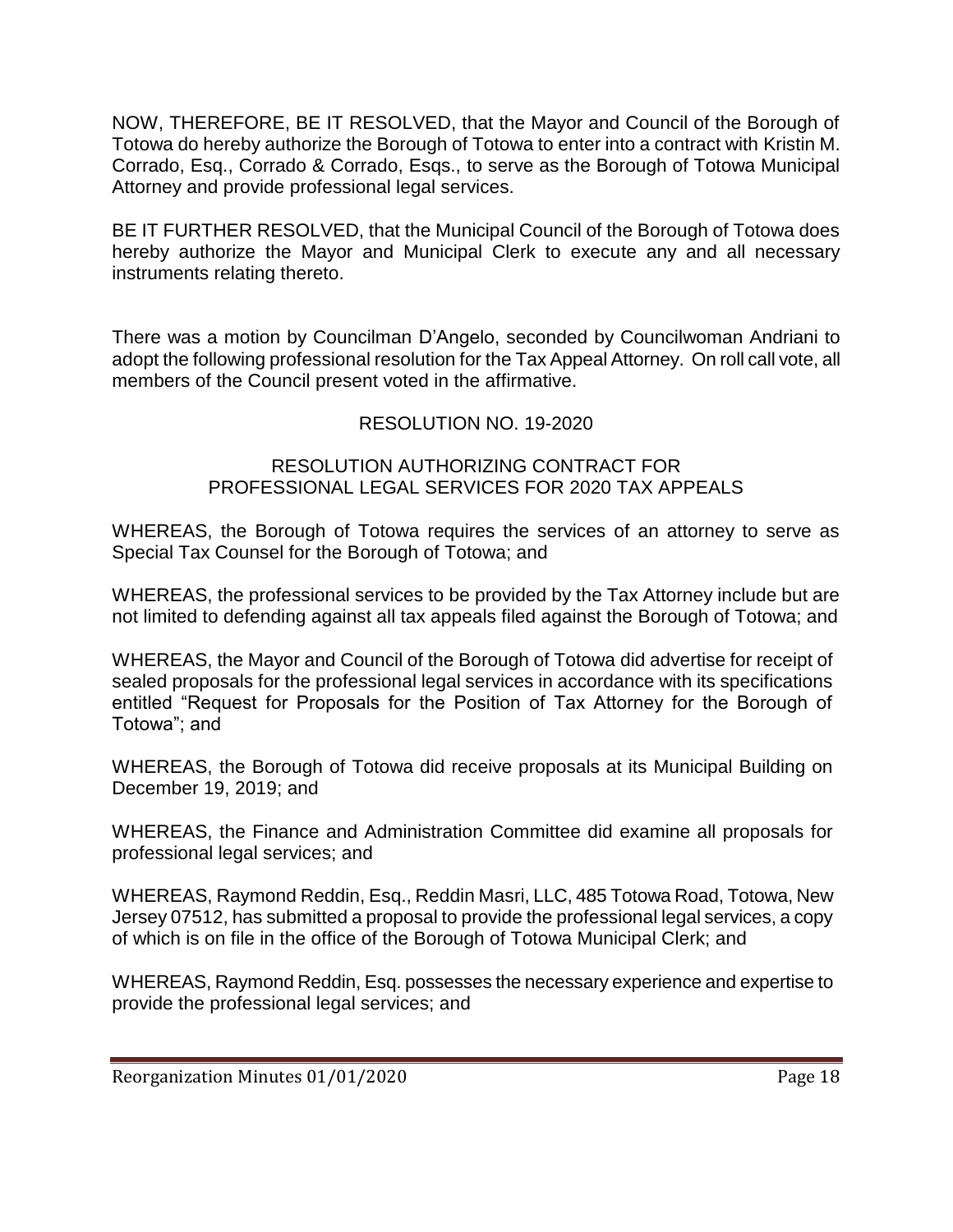WHEREAS, for providing the required services, the Borough of Totowa will compensate Raymond Reddin, Esq. in accordance with the Fee Schedule set forth in his proposal not to exceed the sum of \$15,000.00; and

WHEREAS, the term of this contract shall be for a period of one year commencing on January 1, 2020 and terminating on December 31, 2020; and

WHEREAS, the professional legal services shall be awarded as a fair and open contract pursuant to the provisions of N.J.S.A. 19:44A-20.4 et seq.

NOW, THEREFORE, BE IT RESOLVED, that the Mayor and Council of the Borough of Totowa do hereby authorize the Borough of Totowa to enter into a contract with Raymond Reddin, Esq. Reddin Masri, LLC, to serve as the Borough of Totowa Tax Attorney and provide professional legal services.

BE IT FURTHER RESOLVED, that the Municipal Council of the Borough of Totowa does hereby authorize the Mayor and Municipal Clerk to execute any and all necessary instruments relating thereto.

There was a motion by Councilman D'Angelo, seconded by Councilwoman Andriani to adopt the following professional resolution for the Borough Auditor. On roll call vote, all members of the Council present voted in the affirmative.

# RESOLUTION NO. 20-2020

#### RESOLUTION AUTHORIZING CONTRACT FOR PROFESSIONAL AUDITING SERVICES FOR 2020

WHEREAS, the Mayor and Council of the Borough of Totowa desire to retain the services of a professional accounting firm to serve as the Municipal Auditor for the Borough of Totowa; and

WHEREAS, the professional services to be provided by the Municipal Auditor include but are not limited to auditing the financial statements for the Borough of Totowa; preparing the unaudited annual financial statement; review and certification of the annual budget; and preparing the annual debt statement and performing all general auditing services as needed; and

WHEREAS, the Mayor and Council of the Borough of Totowa did advertise for receipt of sealed proposals for the professional auditing services in accordance with its specifications entitled "Request for Proposals for the Position of Municipal Auditor for the Borough of Totowa"; and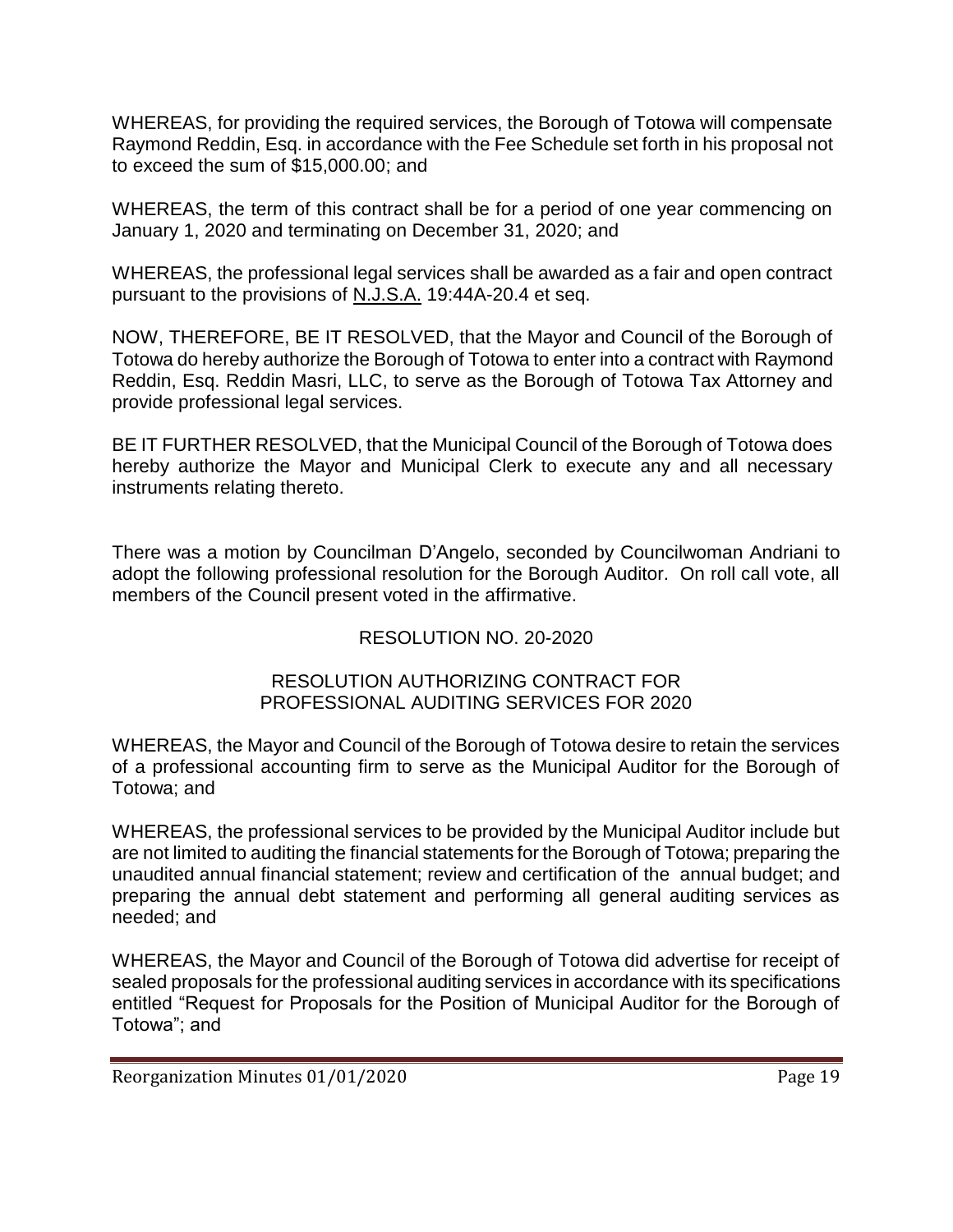WHEREAS, the Borough of Totowa did receive proposals at its Municipal Building on December 19, 2019; and

WHEREAS, the Finance and Administration Committee did examine all proposals for professional auditing services; and

WHEREAS, Lerch, Vinci & Higgins, LLP, a New Jersey Limited Liability Partnership having its principal place of business at 17-17 Route 208, Fair Lawn, New Jersey 07410, has submitted a proposal to provide the required auditing services, a copy of which is on file in the office of the Borough of Totowa Municipal Clerk; and

WHEREAS, the firm of Lerch, Vinci & Higgins, LLP possesses the necessary experience and expertise to perform the professional auditing services; and

WHEREAS, for providing the required services, the Borough of Totowa will compensate Lerch, Vinci & Higgins, LLP in accordance with their proposal; and

WHEREAS, the term of this contract shall be for a period of one year commencing on January 1, 2020 and terminating on December 31, 2020; and

WHEREAS, the professional auditing services shall be awarded as a fair and open contract pursuant to the provisions of N.J.S.A. 19:44A-20.4 et seq.

NOW, THEREFORE, BE IT RESOLVED, that the Mayor and Council of the Borough of Totowa do hereby authorize the Borough of Totowa to enter into a contract with Lerch, Vinci & Higgins, LLP to serve as the Borough of Totowa Municipal Auditor and provide professional auditing services.

NOW, BE IT FURTHER RESOLVED, that the Municipal Council of the Borough of Totowa does hereby authorize the Mayor and Municipal Clerk to execute any and all necessary instruments relating thereto.

There was a motion by Councilman D'Angelo, seconded by Councilwoman Andriani to adopt the following professional resolution for the Borough Engineer. On roll call vote, all members of the Council present voted in the affirmative.

# RESOLUTION NO. 21-2020

RESOLUTION AUTHORIZING CONTRACT FOR PROFESSIONAL ENGINEERING SERVICES FOR 2020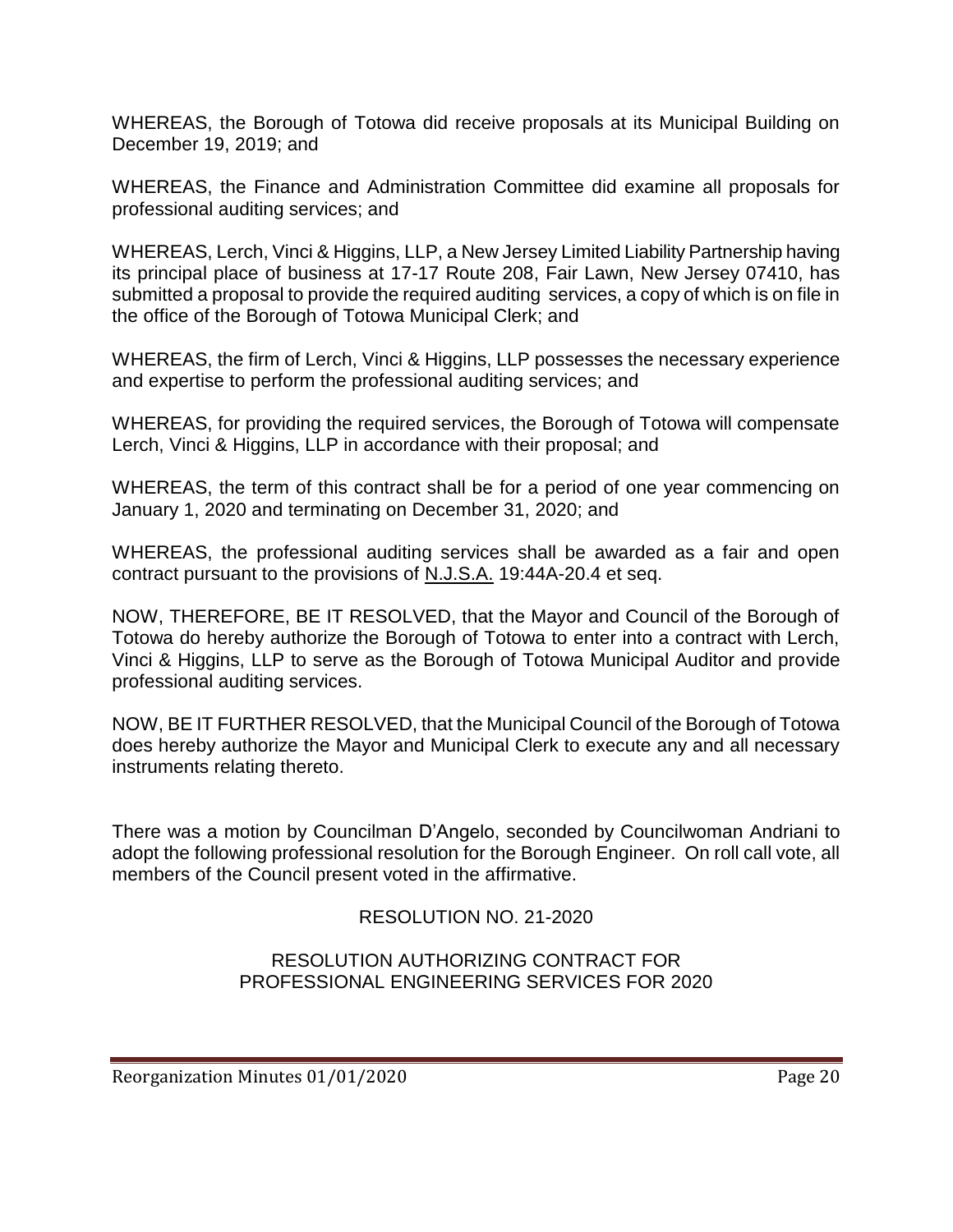WHEREAS, the Mayor and Council of the Borough of Totowa desire to retain the services of a professional engineering firm to serve as the Municipal Engineer for the Borough of Totowa; and

WHEREAS, the professional services to be provided by the Municipal Engineer include but are not limited to attending meetings of the Mayor and Council, Planning Board and Zoning Board of Adjustment as required; preparing plans, designs and specifications for all public works and improvement projects; reviewing all subdivision, site plan and variance applications; and performing all general engineering services as needed; and

WHEREAS, the Mayor and Council of the Borough of Totowa did advertise for receipt of sealed proposals for the professional engineering services in accordance with its specifications entitled "Request for Proposals for the Position of Municipal Engineer for the Borough of Totowa"; and

WHEREAS, the Borough of Totowa did receive proposals at its Municipal Building on December 19, 2019; and

WHEREAS, the Engineering and Public Property Committee did examine all proposals for professional engineering services; and

WHEREAS, Alaimo Group Consulting Engineers, a New Jersey Corporation having its principal place of business at 200 High Street, Mt. Holly, New Jersey 08060, has submitted a proposal and Fee Schedule to provide the required engineering services, a copy of which is on file in the office of the Borough of Totowa Municipal Clerk; and

WHEREAS, the firm of Alaimo Group Consulting Engineers possesses the necessary experience and expertise to perform the professional engineering services; and

WHEREAS, for providing the required services, the Borough of Totowa will compensate Alaimo Group Consulting Engineers in accordance with the Fee Schedule set forth in their proposal; and

WHEREAS, the term of this contract shall be for a period of one year commencing on January 1, 2020 and terminating on December 31, 2020; and

WHEREAS, the professional engineering services shall be awarded as a fair and open contract pursuant to the provisions of N.J.S.A. 19:44A-20.4 et seq.

NOW, THEREFORE, BE IT RESOLVED, that the Mayor and Council of the Borough of Totowa do hereby authorize the Borough of Totowa to enter into a contract with Alaimo Group Consulting Engineers to serve as the Borough of Totowa Municipal Engineer and provide professional engineering services.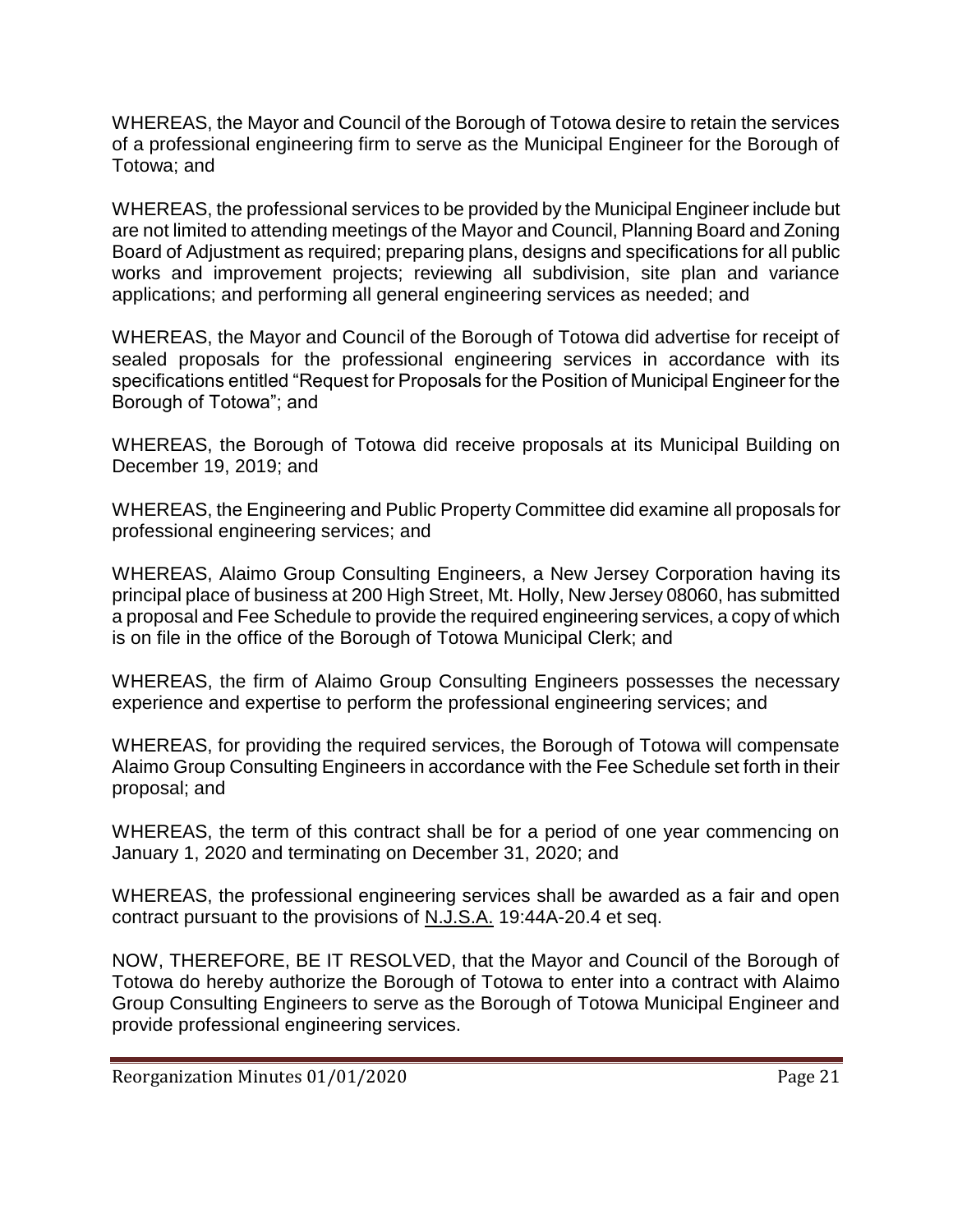BE IT FURTHER RESOLVED, that the Municipal Council of the Borough of Totowa does hereby authorize the Mayor and Municipal Clerk to execute any and all necessary instruments relating thereto.

There was a motion by Councilman D'Angelo, seconded by Councilwoman Andriani to adopt the following professional resolution for the Borough Planner. On roll call vote, all members of the Council present voted in the affirmative.

# RESOLUTION NO. 22-2020

#### RESOLUTION AUTHORIZING CONTRACT FOR PROFESSIONAL PLANNING SERVICES FOR 2020

WHEREAS, the Borough of Totowa requires the services of a professional planner to provide general consulting services on an as-needed basis to assist the Borough of Totowa, Planning Board and Board of Adjustment; and

WHEREAS, the Mayor and Council of the Borough of Totowa did advertise for receipt of sealed proposals for the professional planning services in accordance with its specifications entitled "Request for Proposals for the Position of Municipal Planner for the Borough of Totowa"; and

WHEREAS, the Borough of Totowa did receive proposals at its Municipal Building on December 19, 2019; and

WHEREAS, the Liaison and Inspection Committee did examine all proposals for professional planning services; and

WHEREAS, Maser Consulting P.A., having its principal place of business at 53 Frontage Road, Suite 110, Hampton, New Jersey 08827, has submitted a proposal to provide the required planning services, a copy of which is on file in the office of the Borough of Totowa Municipal Clerk; and

WHEREAS, the firm of Maser Consulting P.A. possesses the necessary experience and expertise to perform the professional planning services; and

WHEREAS, for providing the required services, the Borough of Totowa will compensate, Maser Consulting P.A. in accordance with their proposal; and

WHEREAS, the term of this contract shall be for a period of one year commencing on January 1, 2020 and terminating on December 31, 2020; and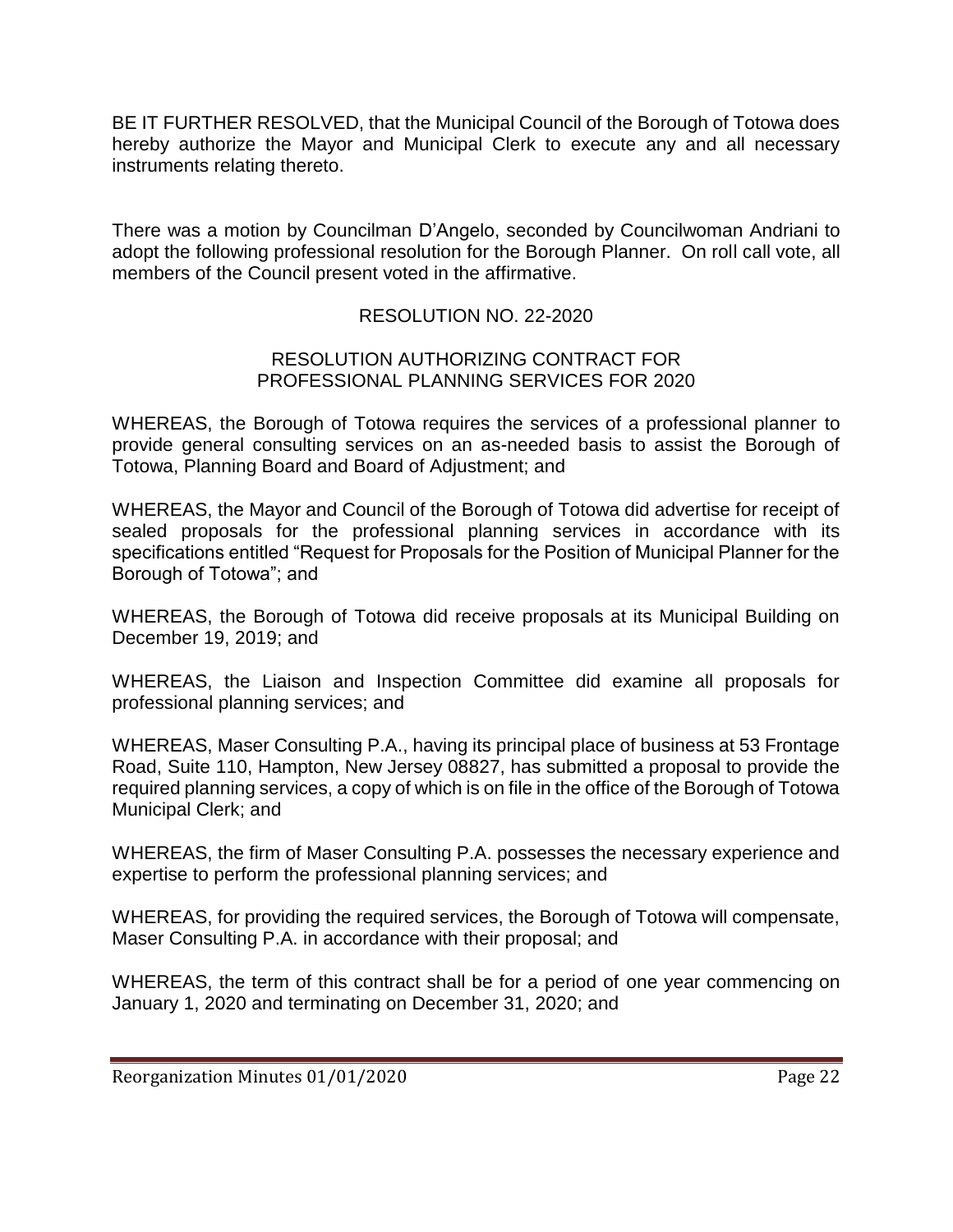WHEREAS, the professional planning services shall be awarded as a fair and open contract pursuant to the provisions of N.J.S.A. 19:44A-20.4 et seq

NOW, THEREFORE, BE IT RESOLVED, that the Mayor and Council of the Borough of Totowa do hereby authorize the Borough of Totowa to enter into a contract with Maser Consulting P.A to serve as the Borough of Totowa Municipal Planner and provide professional planning services.

BE IT FURTHER RESOLVED, that the Municipal Council of the Borough of Totowa does hereby authorize the Mayor and Municipal Clerk to execute any and all necessary instruments relating thereto.

There was a motion by Councilman D'Angelo, seconded by Councilwoman Andriani to adopt the following professional resolution for the Risk Management Consultant. On roll call vote, all members of the Council present voted in the affirmative.

# RESOLUTION NO. 23-2020

#### RESOLUTION AUTHORIZING CONTRACT FOR RISK MANAGEMENT CONSULTANT SERVICES FOR 2020

WHEREAS, the Mayor and Council of the Borough of Totowa desire to retain the services of a licensed firm to serve as the Risk Management Consultant for the Borough of Totowa; and

WHEREAS, the professional services to be provided for the Borough of Totowa by the Risk Management Consultant include but are not limited to identifying its insurable exposures, selecting the various coverage's, reviewing Certificates of Insurance from contractors, vendors and professionals and assisting with the settlement of claims as needed; and

WHEREAS, the Mayor and Council of the Borough of Totowa did advertise for receipt of sealed proposals for the professional risk management services in accordance with its specifications entitled "Request for Proposals for Risk Management Consultant Services for the Borough of Totowa"; and

WHEREAS, the Borough of Totowa did receive proposals at its Municipal Building on December 19, 2019; and

WHEREAS, the Finance and Administration Committee did examine all proposals for professional Risk Management Consultant services; and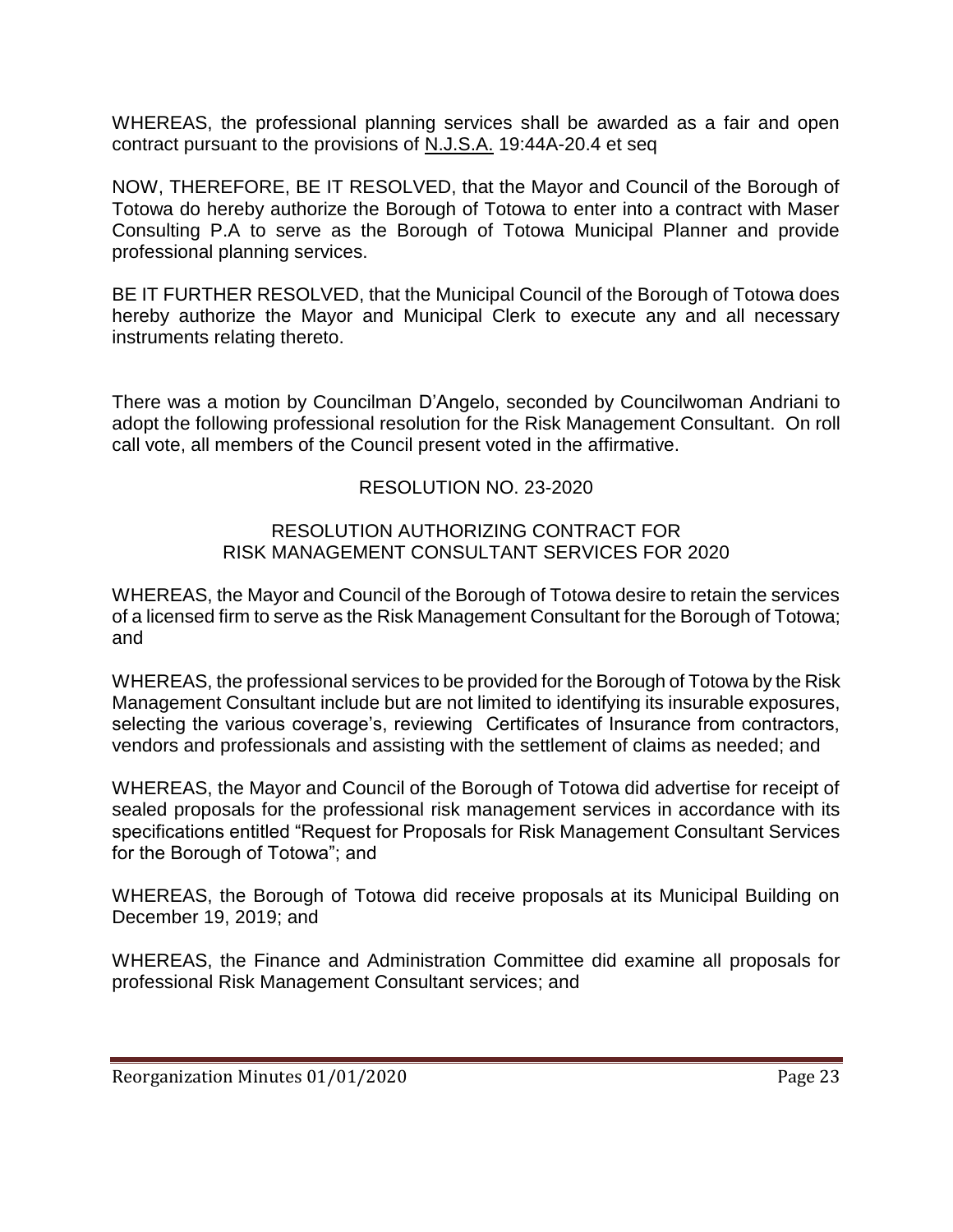WHEREAS, Strategic Insurance Partners, 492 Franklin Avenue, Nutley, New Jersey 07110, has submitted a proposal to provide the grant writing and alternative financial consulting services, a copy of which is on file in the office of the Borough of Totowa Municipal Clerk; and

WHEREAS, the firm of Strategic Insurance Partners possesses the necessary experience and expertise to perform the professional Risk Management Consulting services; and

WHEREAS, for providing the required services, the Borough of Totowa will compensate, Strategic Insurance Partners in accordance with their proposal; and

WHEREAS, the term of this contract shall be for a period of one year commencing on January 1, 2020 and terminating on December 31, 2020; and

WHEREAS, the professional Risk Management Consultant services shall be awarded as a fair and open contract pursuant to the provisions of N.J.S.A. 19:44A-20.4 et seq.

NOW, THEREFORE, BE IT RESOLVED, that the Mayor and Council of the Borough of Totowa do hereby authorize the Borough of Totowa to enter into a contract with Strategic Insurance Partners to serve as the Borough of Totowa Risk Management Consultant.

BE IT FURTHER RESOLVED, that the Municipal Council of the Borough of Totowa does hereby authorize the Mayor and Municipal Clerk to execute any and all necessary instruments relating thereto.

There was a motion by Councilman D'Angelo, seconded by Councilwoman Andriani to adopt the following professional resolution for the Bond Counsel. On roll call vote, all members of the Council present voted in the affirmative.

# RESOLUTION NO. 24-2020

#### RESOLUTION AUTHORIZING CONTRACT FOR PROFESSIONAL LEGAL BONDING SERVICES FOR 2020

WHEREAS, the Mayor and Council of the Borough of Totowa desire to retain the services of a law firm to provide specialized legal services in connection with the authorization and issuance of bonds and bond anticipation notes in the Borough of Totowa; and

WHEREAS, the professional services to be provided by Municipal Bond Counsel include but are not limited to the review of such procedures and the rendering of approving legal opinions acceptable to the financial community; and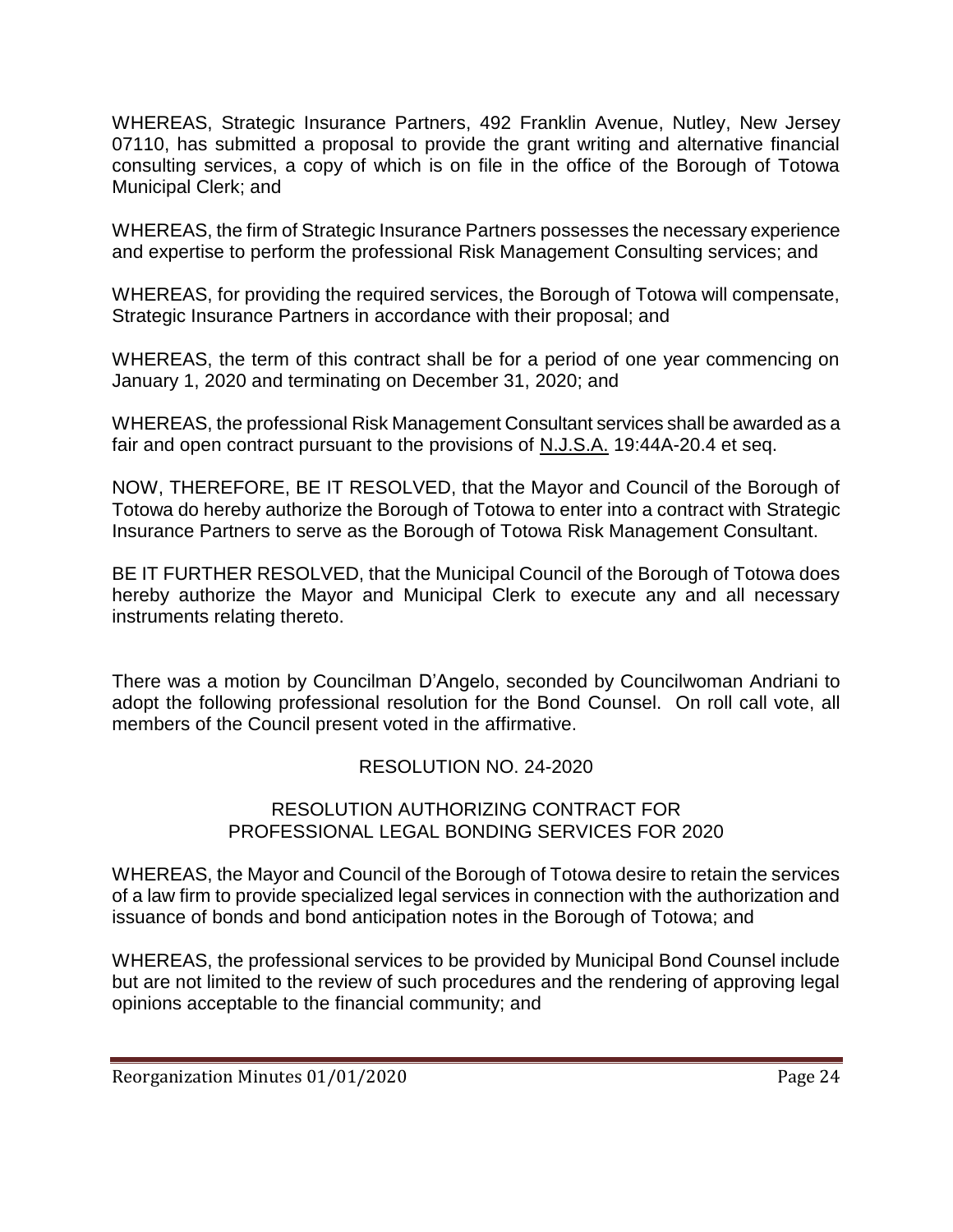WHEREAS, the Mayor and Council of the Borough of Totowa did advertise for receipt of sealed proposals for the professional legal bonding services in accordance with its specifications entitled "Request for Proposals for the Position of Bond Counsel for the Borough of Totowa"; and

WHEREAS, the Borough of Totowa did receive proposals at its Municipal Building on December 19, 2019; and

WHEREAS, the Finance and Administration Committee did examine all proposals for professional bond counsel services; and

WHEREAS, the law firm of McManimon, Scotland & Bauman, LLC, with offices located at 75 Livingston Avenue, Second Floor, Roseland, New Jersey 07068 has submitted a proposal to provide the required legal services, a copy of which is on file in the office of the Borough of Totowa Municipal Clerk; and

WHEREAS, McManimon, Scotland & Bauman, LLC is a bond counsel firm that is recognized by the financial community and possesses the necessary experience and expertise to perform the professional legal services; an

WHEREAS, for providing the required services, the Borough of Totowa will compensate McManimon, Scotland & Bauman, LLC in accordance with the fee schedule set forth in their proposal; and

WHEREAS, the term of this contract shall be for a period of one year commencing on January 1, 2020 and terminating on December 31, 2020; and

WHEREAS, the professional legal bond services shall be awarded as a fair and open contract pursuant to the provisions of N.J.S.A. 19:44A-20.4 et seq.

NOW, THEREFORE, BE IT RESOLVED, that the Mayor and Council of the Borough of Totowa do hereby authorize the Borough of Totowa to enter into a contract with McManimon, Scotland & Bauman, LLC to serve as the Borough of Totowa Municipal Bond Counsel and to provide professional legal bonding services.

BE IT FURTHER RESOLVED, that the Municipal Council of the Borough of Totowa does hereby authorize the Mayor and Municipal Clerk to execute any and all necessary instruments relating thereto.

There was a motion by Councilman D'Angelo, seconded by Councilwoman Andriani to adopt the following professional resolution for the Special Counsel. On roll call vote, all members of the Council present voted in the affirmative.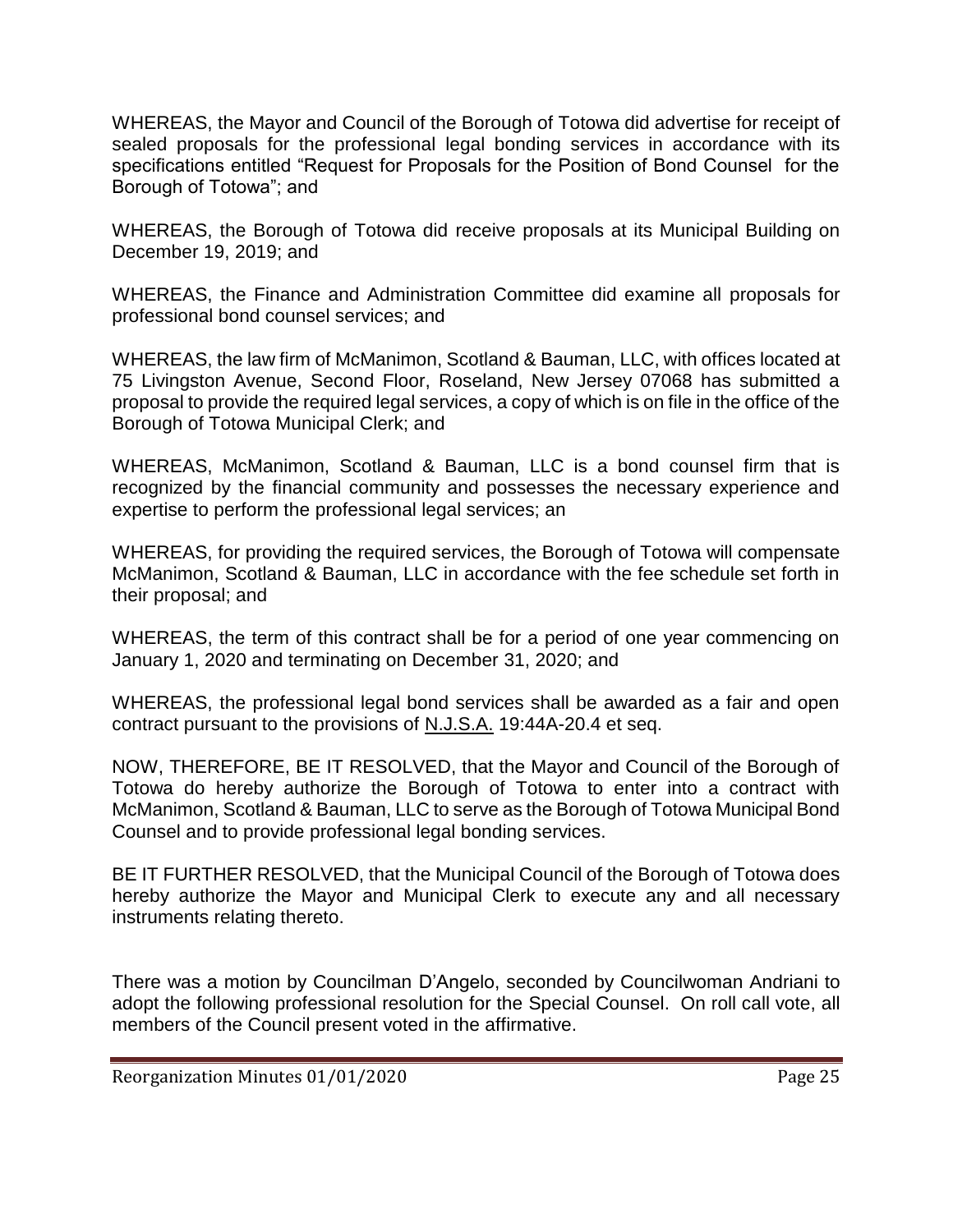# RESOLUTION NO. 25-2020

#### RESOLUTION AUTHORIZING CONTRACT FOR SPECIAL COUNSEL LEGAL SERVICES FOR 2020

WHEREAS, the Borough of Totowa requires the services of an attorney to serve as Special Counsel for the Borough of Totowa and represent the interests of the Borough of Totowa; and

WHEREAS, Special Counsel shall be an attorney at law of the State of New Jersey and shall provide legal advice, research and assistance on any development, redevelopment and/or special projects as needed; and

WHEREAS, the professional services to be provided by Special Counsel Attorney include but are not limited to attending meetings of the Mayor and Council and Committee meetings as required; drafting deeds, agreements, contracts and easements; reviewing documents as requested; representing the Borough of Totowa in negotiations with the State of New Jersey, possible developers and all regulatory bodies; and advising the Borough of Totowa in any matter which the Borough may have a present or future interest; and

WHEREAS, the Mayor and Council of the Borough of Totowa did advertise for receipt of sealed proposals for the professional legal services in accordance with its specifications entitled "Request for Qualifications for the Solicitation of Professional Service Contracts for Special Counsel"; and

WHEREAS, the Borough of Totowa did receive proposals at its Municipal Building on December 19, 2019; and

WHEREAS, the Finance and Administration Committee did examine all proposals for professional bond counsel services; and

WHEREAS, the law firm of McManimon, Scotland & Bauman, LLC, with offices located at 75 Livingston Avenue, Second Floor, Roseland, New Jersey 07068 has submitted a proposal to provide the required legal services, a copy of which is on file in the office of the Borough of Totowa Municipal Clerk; and

WHEREAS, the firm of McManimon, Scotland & Baumann, LLC possesses the necessary experience and expertise to provide the professional legal services; and

WHEREAS, for providing the required services, the Borough of Totowa will compensate McManimon, Scotland & Baumann, LLC in accordance with the Fee Schedule set forth in their proposal; and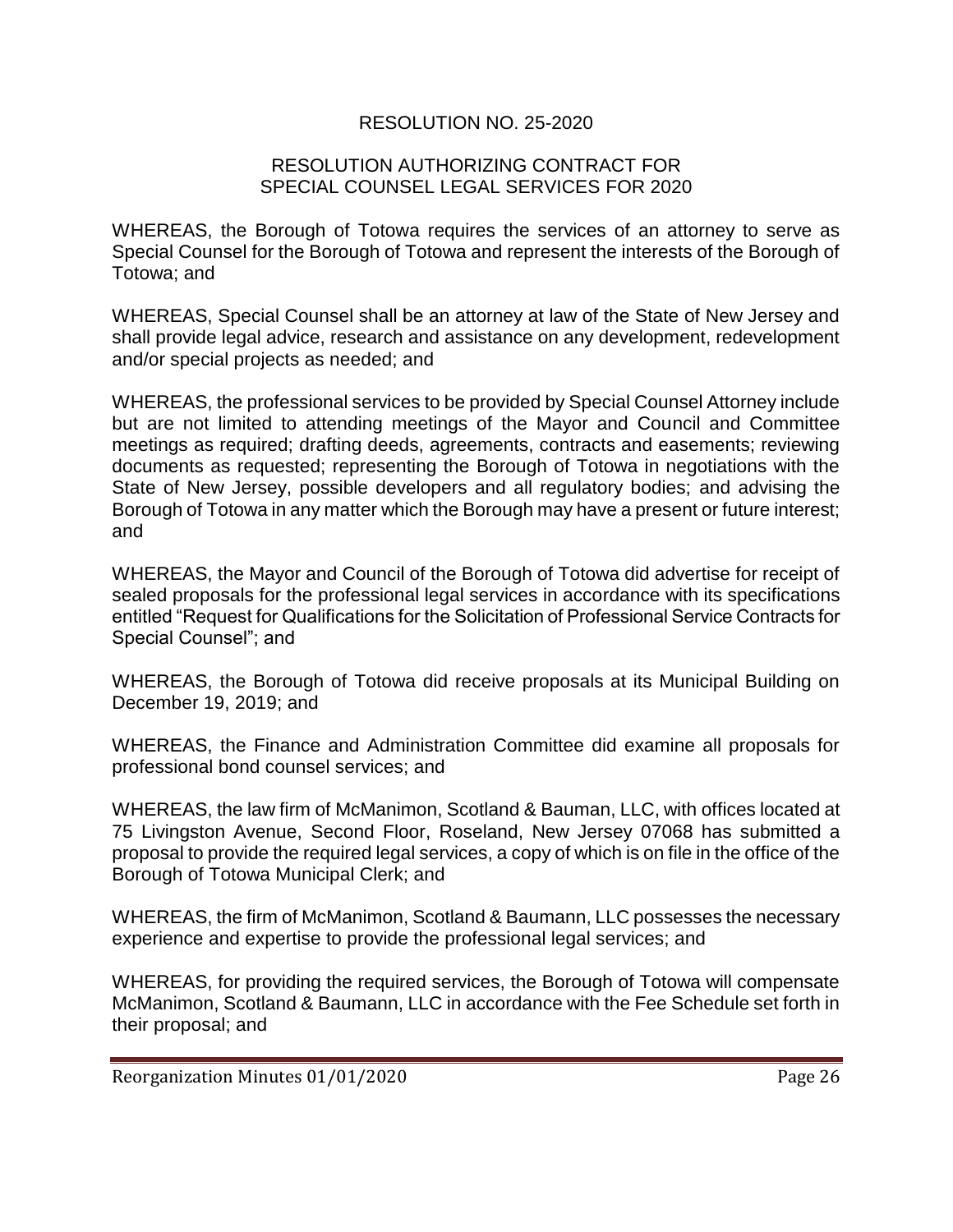WHEREAS, the term of this contract shall be for a period of one year commencing on January 1, 2020 and terminating on December 31, 2020; and

WHEREAS, the professional legal services shall be awarded as a fair and open contract pursuant to the provisions of N.J.S.A. 19:44A-20.4 et seq.

NOW, THEREFORE, BE IT RESOLVED, that the Mayor and Council of the Borough of Totowa do hereby authorize the Borough of Totowa to enter into a contract with McManimon, Scotland & Baumann, LLC to serve as Special Counsel to the Borough of Totowa and provide professional legal services.

BE IT FURTHER RESOLVED, that the Municipal Council of the Borough of Totowa does hereby authorize the Mayor and Municipal Clerk to execute any and all necessary instruments relating thereto.

There was a motion by Councilman D'Angelo, seconded by Councilwoman Andriani to adopt the following professional resolution for the Grant Writer. On roll call vote, all members of the Council present voted in the affirmative.

# RESOLUTION NO. 26-2020

#### RESOLUTION AUTHORIZING CONTRACT FOR PROFESSIONAL GRANT WRITING SERVICES FOR 2020

WHEREAS, the Mayor and Council of the Borough of Totowa desire the services of a professional grant writing firm to assist the Borough of Totowa with securing federal and state appropriations, grant procurement and alternative funding methodologies; and

WHEREAS, the Mayor and Council of the Borough of Totowa did advertise for receipt of sealed proposals for the professional grant writing services in accordance with its specifications entitled "Request for Proposals for the Position of Municipal Grant Writer for the Borough of Totowa"; and

WHEREAS, the Borough of Totowa did receive proposals at its Municipal Building on December 19, 2019; and

WHEREAS, the Finance and Administration Committee did examine all proposals for professional grant writing services; and

WHEREAS, Millennium Strategies LLC, 60 Roseland Avenue, Caldwell, New Jersey 07006, has submitted a proposal to provide the grant writing and alternative financial consulting services, a copy of which is on file in the office of the Borough of Totowa Municipal Clerk; and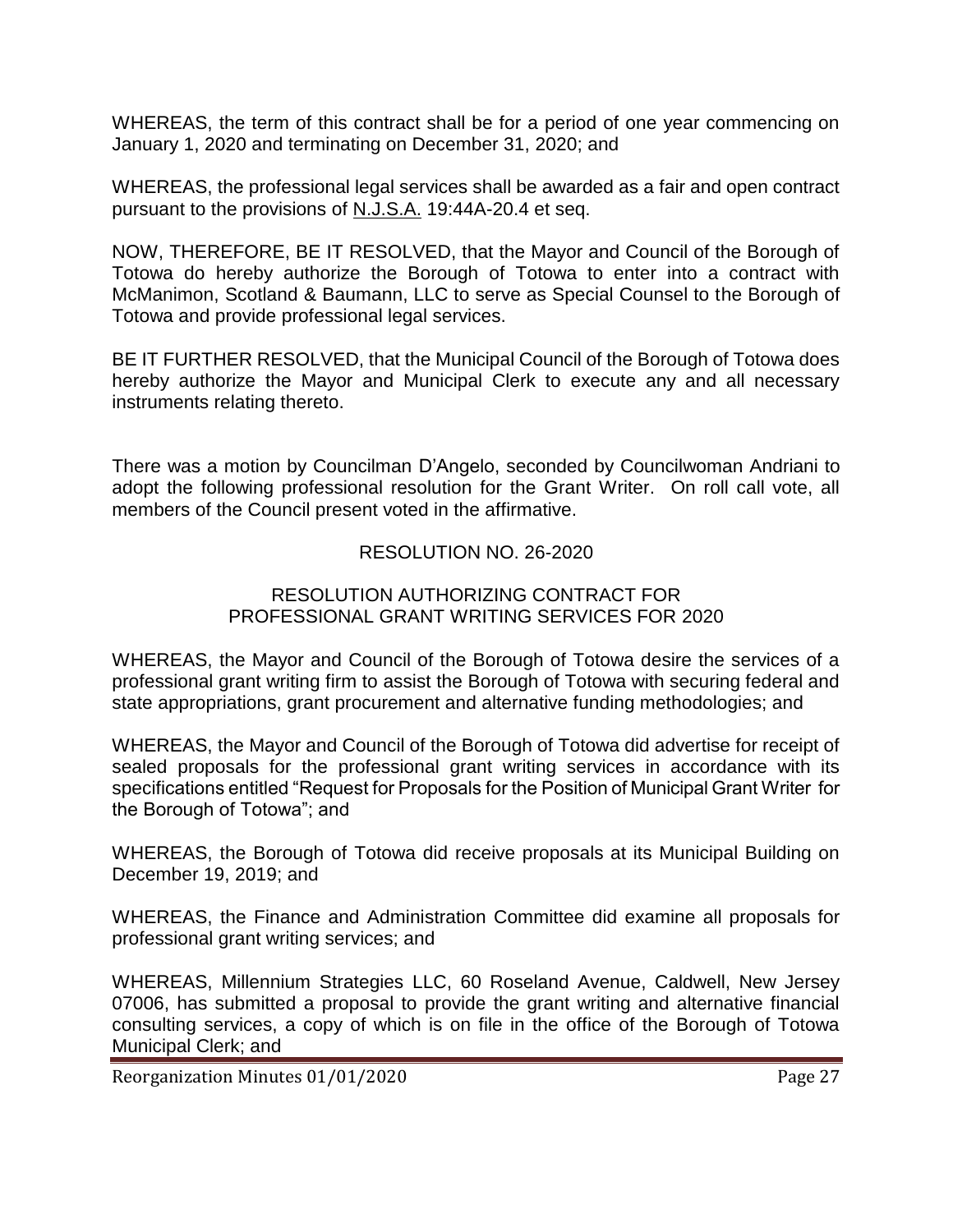WHEREAS, the firm of Millennium Strategies LLC possesses the necessary experience and expertise to perform the professional grant writing services; and

WHEREAS, for providing the required services, the Borough of Totowa will compensate, Millennium Strategies LLC in accordance with their proposal; and

WHEREAS, the term of this contract shall be for a period of one year commencing on January 1, 2020 and terminating on December 31, 2020; and

WHEREAS, the professional grant writing services shall be awarded as a fair and open contract pursuant to the provisions of N.J.S.A. 19:44A-20.4 et seq.

NOW, THEREFORE, BE IT RESOLVED, that the Mayor and Council of the Borough of Totowa do hereby authorize the Borough of Totowa to enter into a contract with Millennium Strategies LLC to serve as the Borough of Totowa Municipal Grant Writer and provide professional grant writing services.

BE IT FURTHER RESOLVED, that the Municipal Council of the Borough of Totowa does hereby authorize the Mayor and Municipal Clerk to execute any and all necessary instruments relating thereto.

The following appointments were made by Mayor Coiro and do not require Council consent or confirmation:

| <b>POSITION</b>                   | TERM/<br><b>YEARS</b> | <b>APPOINTED</b>        |
|-----------------------------------|-----------------------|-------------------------|
| <b>Planning Board Class IV</b>    | 4                     | <b>Richard Hennion</b>  |
| Planning Board Class IV (Alt. 2)  | 2                     | <b>Thomas Ferraro</b>   |
| <b>Planning Board Class III</b>   | 1                     | Louis D'Angelo          |
| <b>Planning Board Class II</b>    | 1                     | <b>James Niland</b>     |
| <b>Board of Recreation</b>        | 5                     | <b>Michael Pascucci</b> |
| <b>Shade Tree Commission</b>      | 5                     | Norman Makoujy          |
| <b>Senior Citizen Coordinator</b> | 1                     | Maria Murphy            |
| <b>Local Assistance Board</b>     |                       | Debra Andriani          |
| <b>Local Assistance Board</b>     |                       | <b>Beverly Luciano</b>  |
| <b>Local Assistance Board</b>     | exp)                  | <b>Vicki Coyle</b>      |
|                                   |                       |                         |

Mayor Coiro announced the following Council Committees for the year 2020. The first Councilman/Councilwoman listed is the Chair of that Committee.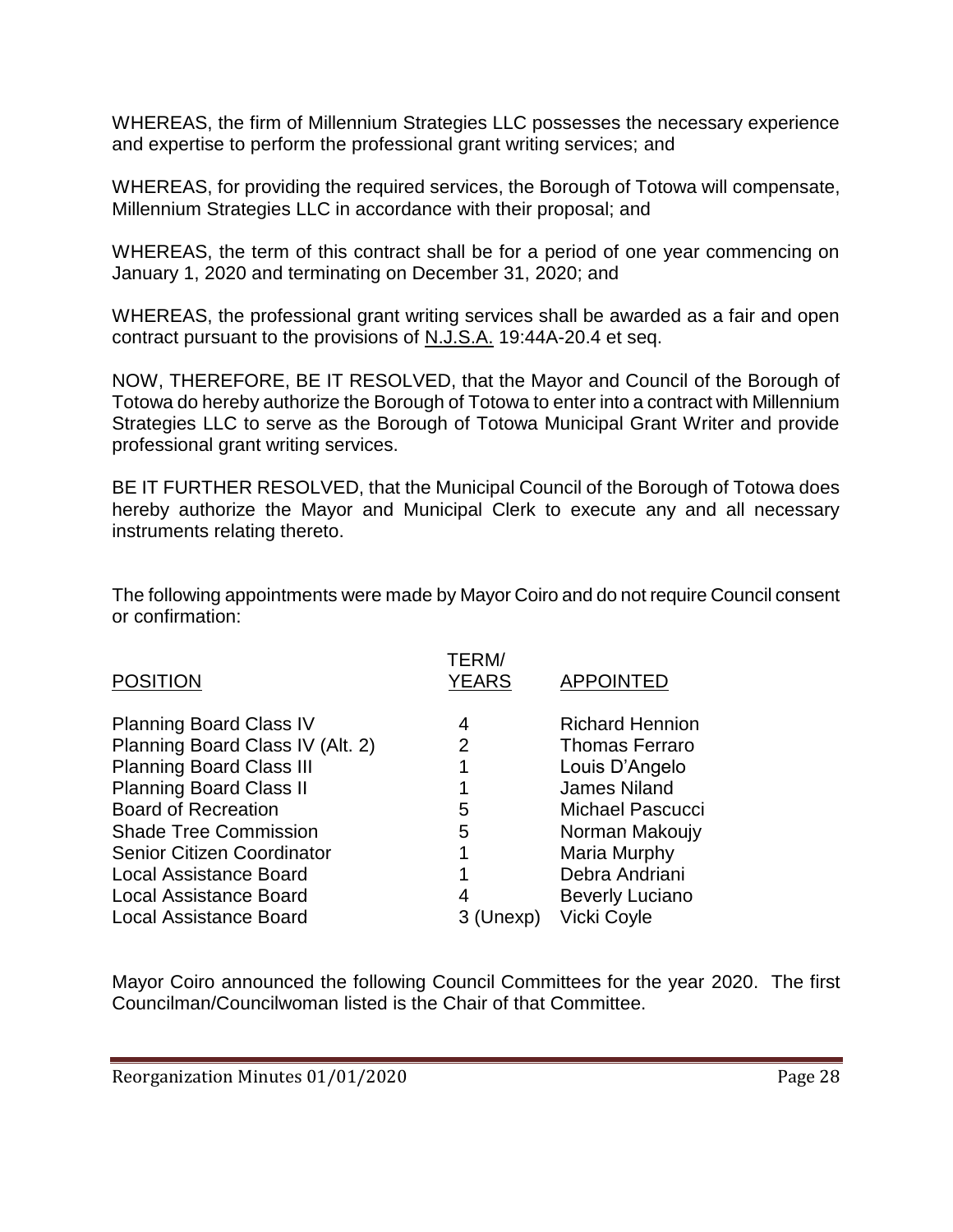# FINANCE & ADMINISTRATION

|                                                                                                                                 | <b>PICARELLI</b> | D'ANGELO                                                                  | <b>CAPO</b>                                                                  |
|---------------------------------------------------------------------------------------------------------------------------------|------------------|---------------------------------------------------------------------------|------------------------------------------------------------------------------|
| Auditor<br><b>Budgetary Control</b><br><b>Tax Collector</b><br>Assessor<br>Garbage<br>Legal<br><b>Uniform Construction Code</b> |                  | Insurance<br>Treasury<br><b>Municipal Court</b><br><b>Street Lighting</b> |                                                                              |
|                                                                                                                                 |                  | PUBLIC SAFETY                                                             |                                                                              |
|                                                                                                                                 | D'ANGELO         | <b>CAPO</b>                                                               | <b>BUCHER</b>                                                                |
| Police<br>Dog License                                                                                                           |                  | Fire                                                                      | <b>First Aid</b><br><b>Uniform Fire Code</b>                                 |
|                                                                                                                                 |                  | <b>PUBLIC WORKS</b>                                                       |                                                                              |
|                                                                                                                                 | <b>BUCHER</b>    | <b>PALAZZO</b>                                                            | <b>PICARELLI</b>                                                             |
| Roads                                                                                                                           |                  | <b>Storm Drainage</b><br><b>Flood Control</b>                             | Water                                                                        |
| <b>ENGINEERING &amp; PUBLIC PROPERTY</b>                                                                                        |                  |                                                                           |                                                                              |
|                                                                                                                                 | <b>CAPO</b>      | <b>ANDRIANI</b>                                                           | <b>D'ANGELO</b>                                                              |
| Engineering                                                                                                                     |                  | Sewer                                                                     | <b>All Public Property</b>                                                   |
| <b>LIAISON &amp; INSPECTION</b>                                                                                                 |                  |                                                                           |                                                                              |
|                                                                                                                                 | <b>ANDRIANI</b>  | <b>BUCHER</b>                                                             | <b>PALAZZO</b>                                                               |
| <b>Board of Health</b><br>Library<br><b>Shade Tree</b>                                                                          |                  | Recreation<br><b>Planning Board</b>                                       | <b>Swimming Pool</b><br>Board of Adjustment<br><b>Local Assistance Board</b> |
| <b>LEGISLATIVE &amp; ORDINANCES</b>                                                                                             |                  |                                                                           |                                                                              |
|                                                                                                                                 | <b>PALAZZO</b>   | <b>PICARELLI</b>                                                          | <b>ANDRIANI</b>                                                              |
| Ordinances                                                                                                                      |                  | Legislation                                                               | Licenses                                                                     |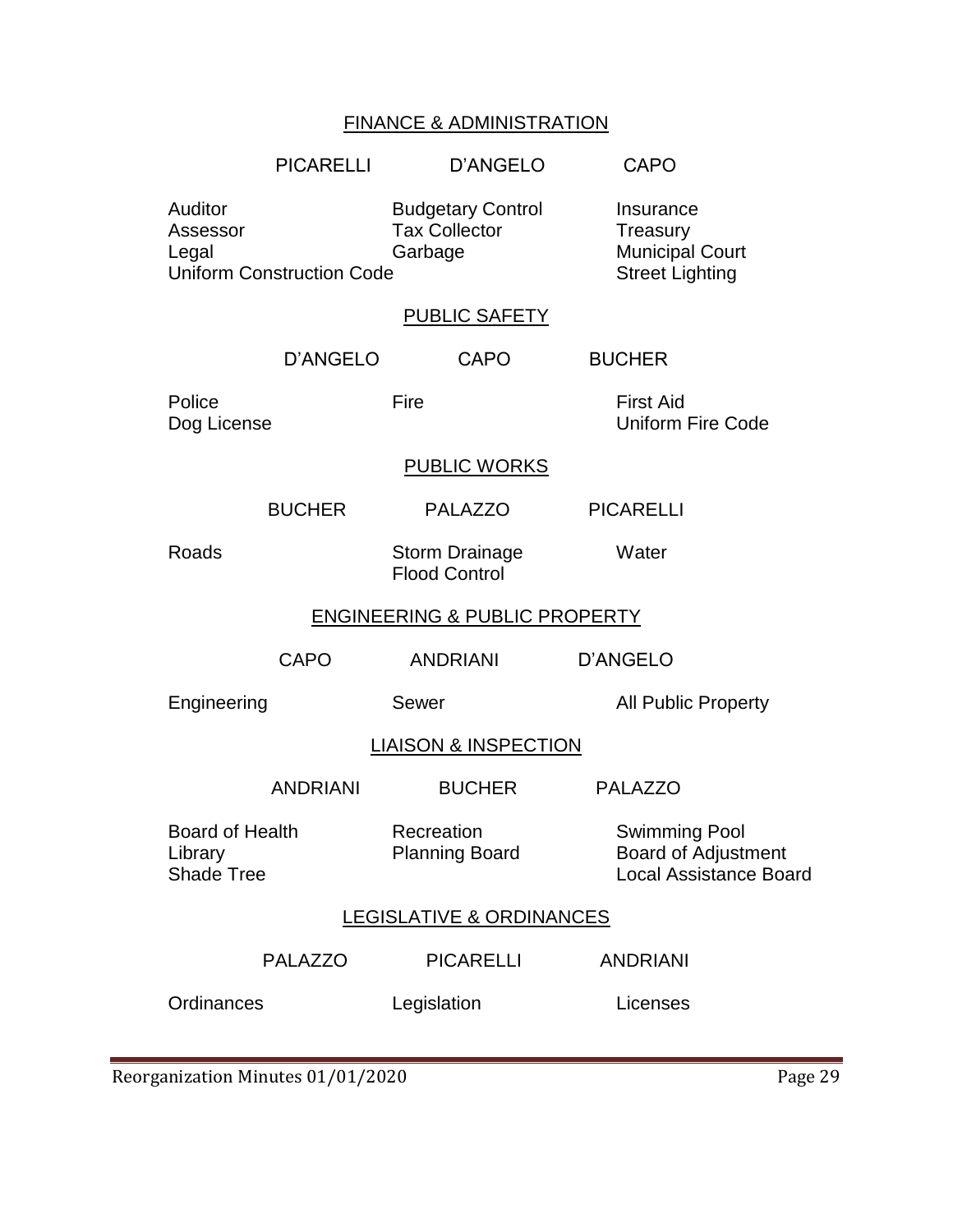Mayor Coiro asked Father Marc Mancini to give the benediction.

Mayor Coiro gave his annual New Year's State of the Municipality Address and Message to the Citizens of the Borough of Totowa.

Dear Fellow Residents,

As I do each New Year's Day, I would like to review some of the events and accomplishments that took place in our town during the past year and to announce some of the plans we have for 2020. First, I'd like to again welcome back Lou D'Angelo and John Capo to the Council and congratulate them on their recent election victory. Both Lou and John work hard throughout the year for our residents and are involved in many of our town's internal operations. I am sure I can count on them to continue to serve Totowa well in the future.

I would again like to congratulate our Fire Chief, Rich Shopperth, who will be working with our public safety committee quite extensively over the next couple of years. Having a couple of years under his belt as Chief, Rich has grown in the position as a leader of the entire department. In fact, it was under his leadership that we had a very successful fire truck parade on Thanksgiving weekend. Held jointly with the Woodland Park fire department, the two departments organized the parade in under a month's time. I have only received positive comments on the parade. With respect to the Fire Department, in 2019 we refurbished the Scot Packs for our volunteers and purchased a new ladder truck, which should be delivered in February. I thank all of our first responders for their dedication and service to our community, most recently last Saturday morning for their quick response in combating a house fire.

With respect to our infrastructure, PSEG has continued to proactively replace older gas lines in our town in 2019 just like they have been since 2016. This is being done to try to avoid some of the gas problems that occurred during Hurricane Irene and Superstorm Sandy. The roads in our town where PSEG has been digging will be repaved this year and include Bogert Street, Raphael Road, Greene Ave, Claremont Ave, Sutton Ave, Cherba Place, Mitchell Ave., Peterson Road, Rosengren Ave. and anywhere else that PSEG replaces gas lines. PSEG has already paved portions of Lackawanna Ave, Furler Street, Riverview Drive, West End Road, and Maltese Drive as part of a project installing new electric lines. PSEG is planning to be working in the Echo Glen section of our town in 2020. With grants from the Department of Transportation, we will be repaving Jefferson Place, Adams Drive, Dey Hill Trail, Craig Court, Commerce Way, and portions of Winifred Drive. In addition, in 2020 utilizing our own funds, we will be repaving Haven Ave, Young Ave, and Garfield Place. This long list will improve many of our roads by making them smooth again.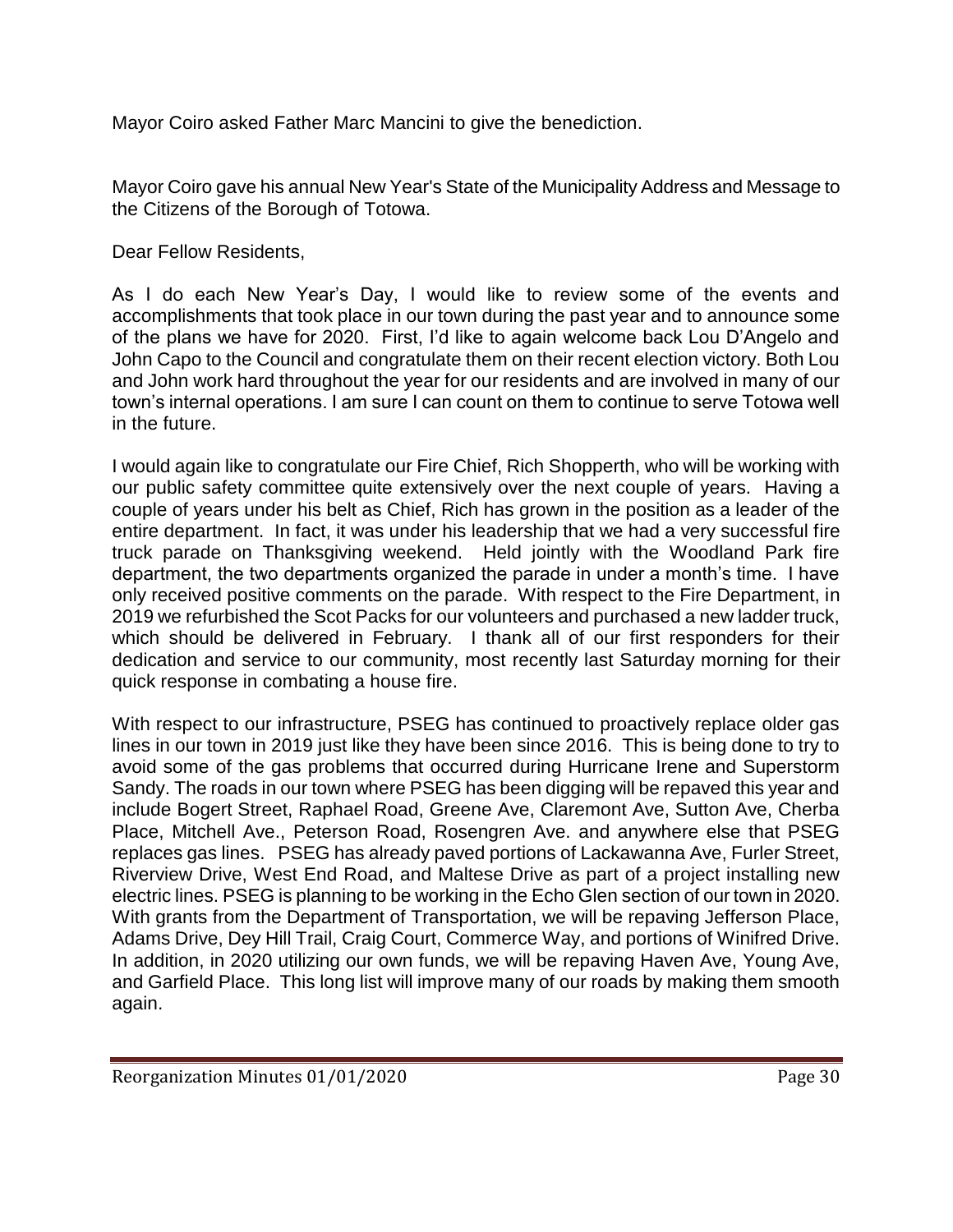We applied for another grant from Passaic County to continue relining our sanitary sewers and were recently notified that it has been awarded to us. Our most recent award for Boyle Avenue will mark Phase 9 of our sewer lining efforts. In 2019, we completed Phases 7&8, which encompassed portions of Totowa Road, St. James Place, and William Place. We will continue looking at ways to improve our water and sewer system while alleviating flooding to our residents.

We have installed new generators at the DPW garage and at the Shepherds Lane pump station with grants received from FEMA. This should help us tremendously when we have powerful storms that temporarily knock out power to our town.

At the PAL ball field, even though we have been denied grants from the Passaic County Open Space Fund for the past two years, we will be endeavoring to install artificial turf for the football field and the PONY league baseball field. With the poor drainage of the field, our youth do not have the opportunity to use those fields for many days after rainstorms, causing cancellations and having to play as visitors for much of the season.

Real estate development continued in Totowa in 2019. While we are pleased that developers have confidence in our borough, we also want the development to be done smartly and we must consider the impact on our infrastructure. On the former North Jersey Development Center site on Minnisink Road, the first facility being built is a data center, the completion of which is nearly complete. We are pleased that JP Morgan Chase selected Totowa as the site of one of their data centers. On the same site, the construction of the medical office building has begun. As part of the agreement with the developer, Minnisink Road and Vreeland Ave. will be widened at the intersection of those roads and a traffic light installed as part of the obligation of the developer.

Additionally, the former PF Labs site on Union Boulevard has been refitted and expanded. The lone tenant, Corbion, exhibited faith in our community and will be consolidating its operations from other municipalities into this site. The former Wells Fargo site is undergoing development and looks to be complete in 2020. Similarly, a new housing development is being constructed on Shepherds Lane on a site formerly owned by the Diocese of Paterson. The additional ratables from all of these projects should provide ratables and ease the tax burden on our residents.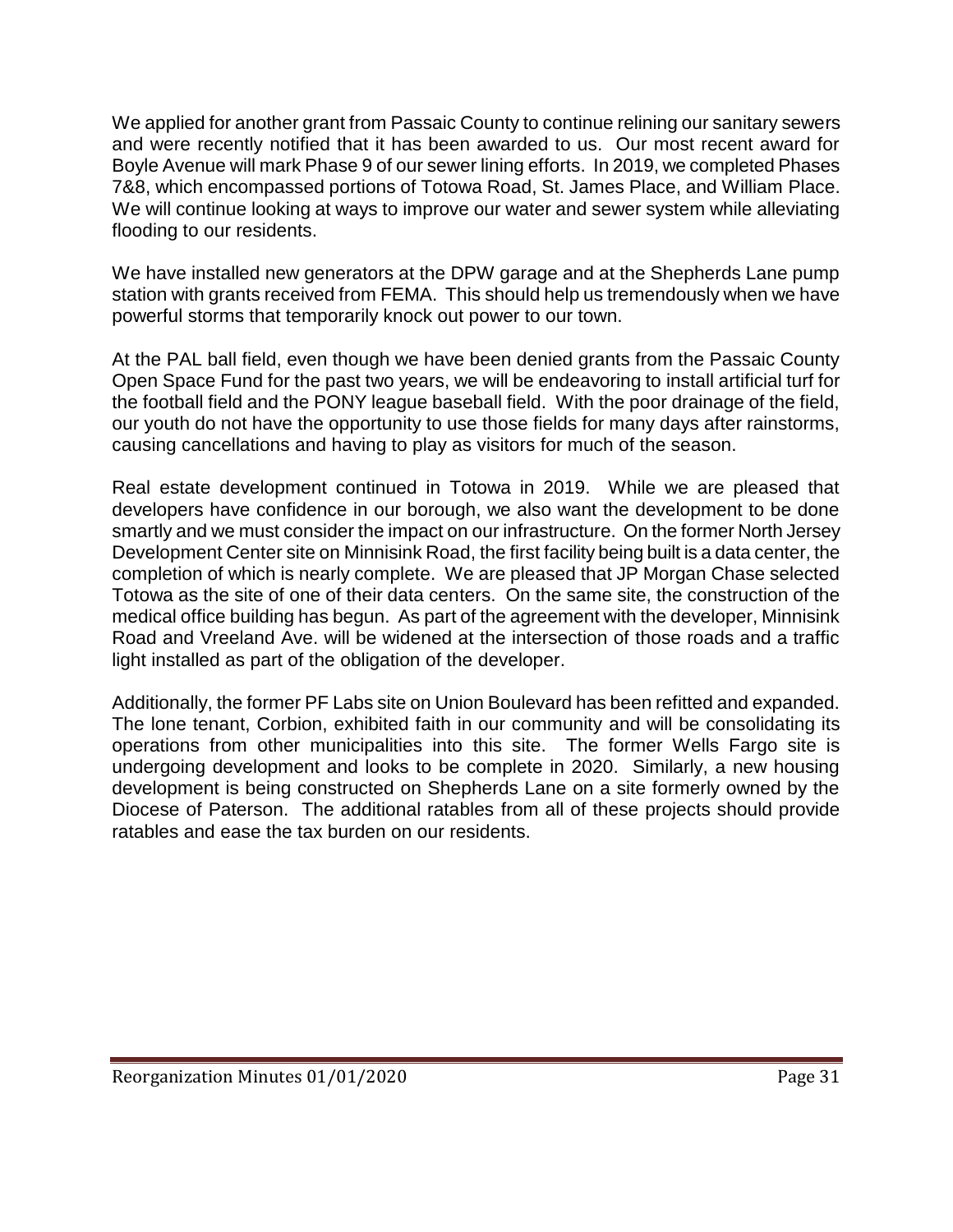Our community continues to be strengthened by the support of our professional staff, employees, and, of course, volunteers. Be they fire fighters, first aid squad members, PAL members, or a member of one of our municipal boards, the time and effort of all of our town's volunteers are truly appreciated by the Council and me. It is what makes our town a community. I would like to acknowledge the efforts of our Board of Recreation this past year. We have been improving our town pool and received may compliments from the members in 2019 related to the cleanliness of the water and the increased activities offered. In addition to the annual events that the Board of Recreation has traditionally held, in 2019, we had our second successful Totowa Day in June, another successful summer concert series in front of the Municipal Building, and our first 5K Turkey Trot in November. Many people volunteered to assist in these events to make them all a success. We look forward to continuing these events in 2020.

In late 2019, we sought to increase our recycling efforts and lower our trash disposal costs by supplying a recycling barrel to each residential unit in Totowa. For anyone who did not yet receive one, there are more barrels remaining and we will order more in 2020 to accommodate our residents should we run out. These barrels are to be used for recycling and will keep our community a little cleaner on windy recycling days as well as help drive our trash costs lower.

On the property tax front, in 2019, our total tax rate increased by 0.2%. This represents less than \$20 annual increase on the average home in Totowa and provides some relief to our taxpayers. As you have heard me say many times, we are determined to be fiscally prudent. In Totowa we have decided to make tough choices and not place a financial burden on future budgets and future generations. The fire truck we recently purchased and the other improvements I spoke about are being funded without incurring any debt. We have now achieved our eighth consecutive year without any long-term debt in our municipality. Our core belief is that we should pay currently to meet our obligations where we can and not borrow if possible. By freeing ourselves of debt, we can utilize those funds for much needed improvements to our infrastructure and replacing outdated equipment. In 2019, Totowa continues the distinction of having the lowest tax rate of the 16 municipalities in Passaic County. The Council and I will once again work hard to maintain the lowest tax rate for our residents.

The Council and I will remain active in our community's affairs in 2020. Our future is bright and I am confident that we will continue our improvements to our town as well as our stability here in Totowa. On behalf of our Council members, I would like to wish everyone a healthy and peaceful New Year.

Thank you.

Mayor Coiro invited everyone in attendance to the Barnyard & Carriage House on behalf of the Republican Club/Party to enjoy some refreshments.

Reorganization Minutes 01/01/2020